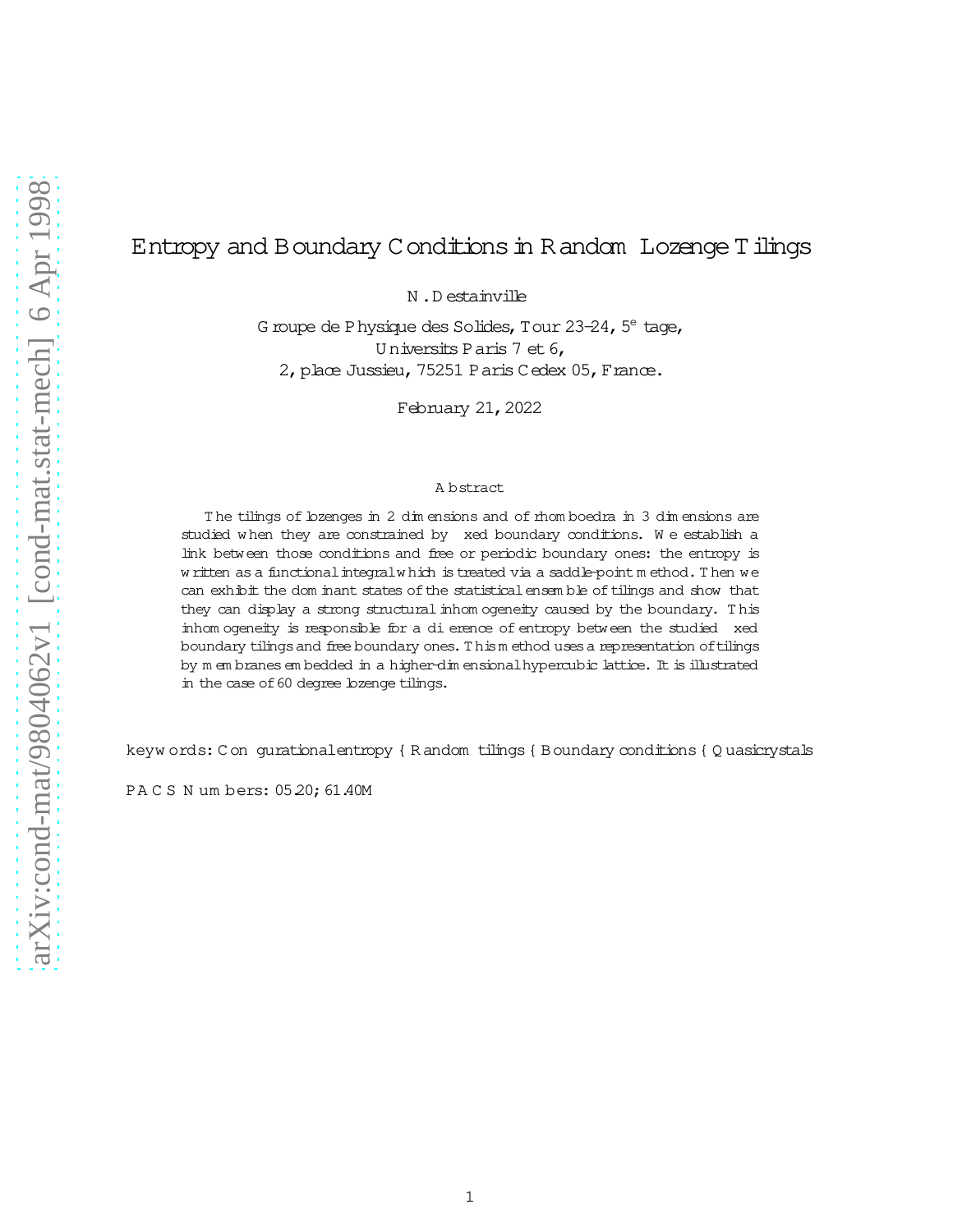## <span id="page-1-0"></span>Introduction

Since the discovery of quasicrystals in 1984  $[\![1]\!]$ , a great dealofwork has been accom plished to geta precise m icroscopic structuraldescription ofthese m etallic non-crystalline alloys. Itwas rapidly understood that Penrose-like  $[2]$  tilings could provide very good m icroscopic m odels of quasicrystals: it is highly presum ed that favored atom ic m otifs form tiles. H owever, the best description for real quasicrystals rem ains an open question: according to them echanism s involved to describe the structure and explain its stability, the studied tilings can be perfect Penrose-like arrangem ents of tiles or random ones. Indeed, despite their random character, the latter exhibit global quasiperiodic sym m etries  $[3, 4]$  and are therefore good candidates for quasicrystal m odels. T he random tilings use the sam e tiles as the perfect ones. But in the form er, local rearrangem ents of tiles { called localized phason 
ips { are allowed. These degrees of freedom give access to a great number of m icroscopic con qurations. This is the random tiling m odel  $(RTM)$  [\[5](#page-17-0), 6, 4]. It involves an im portant contribution of the tiling entropy to the total con qurational entropy, and therefore to the free energy. This phenom enon is supposed to favor the quasicrystal against other competitive phases.

Am ong the dierent techniques developed to estim ate this tiling con gurational entropy, the partition m ethod  $[7, 8, 9, 10, 11]$  $[7, 8, 9, 10, 11]$  $[7, 8, 9, 10, 11]$  $[7, 8, 9, 10, 11]$  $[7, 8, 9, 10, 11]$  presents the advantage to set a particularly well de ned com binatorial problem . However, the boundary conditions of the tilings considered in this m ethod are dierent from the usual ones. As a consequence, the con qurational entropy per tile of partition tilings is lower that the usual free boundary one: in the simplest case of 60 degree lozenge tilings, the respective values can be exactly calculated and are about  $0.261$  [\[7](#page-17-0)] and  $0.323$  [\[12](#page-18-0)] at the in nite size lim it when the 3 fractions of tiles are equal (the con gurational entropy per tile is  $\sin py$  the logarithm of the num ber of tilings divided by the num ber of tiles).

Elser [\[7](#page-17-0)] explicited a qualitative argum ent to explain this dierence. T he goal of the present paper is to go further: we w ill establish the link between the dierent kinds of boundary conditions and we will give a qualitative as well as quantitative explanation for the dierence of entropy per tile. Hence, we will connect two related m odels of statistical m echanics,w hich are usually treated via rather unrelated m ethods.

A prelim inary part ofthese results were brie
y exposed in reference [\[10\]](#page-17-0). M ost ofthem were concisely presented in a shortened version during the Sixth InternationalC onference on Q uasicrystals  $(ICQ 6)$ , in Tokyo [\[13](#page-18-0)].

## 1 R andom Lozenge T ilings and B oundary C onditions

In this paper, we will consider d-dim ensional tilings of thom bic tiles (lozenges in 2D, thom  $$ boedra in 3D) which tile a region of the Euclidean space, without gaps nor overlaps. The standard m ethod for generating such structures consists in a selection of sites and tiles in a D -dim ensional lattice  $(D > d)$  according to certain rules, followed by a projection onto a suitable d-dim ensional subspace and along a generic direction. We then say that we have a D ! d tiling problem. It is the so-called \cut-and-project" m ethod  $\beta$ , 14, 15]. By construction, the so-obtained rhom bic tiles are the projections of the d-dim ensional facets of the D -dim ensional hypercubic lattice. There are  $\frac{D}{d}$ dierent species of tiles. In the sim ple 3! 2 case, this am ounts to three kinds of dierently oriented 60 degree lozenges.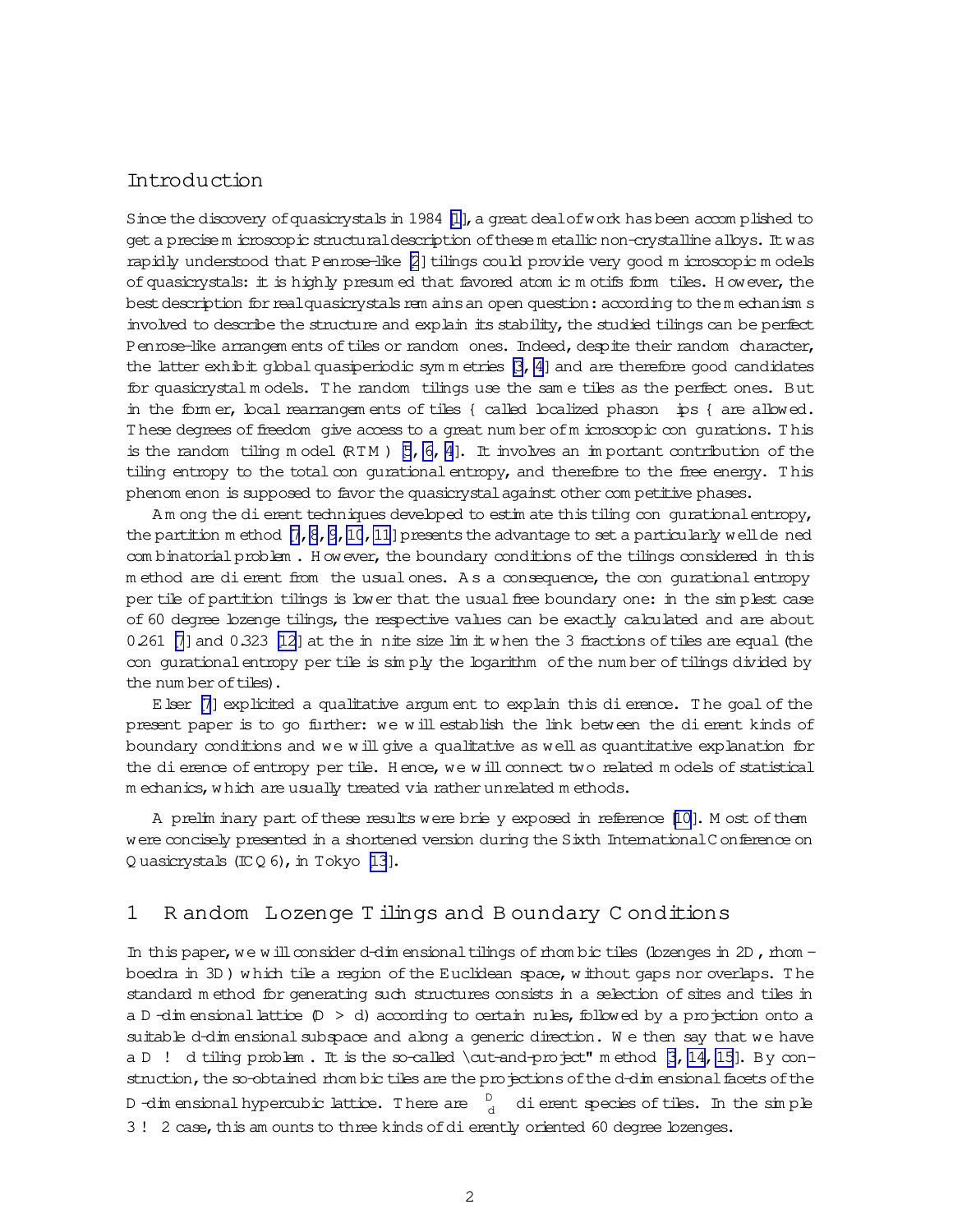U sually, those tilings have periodic or free boundary conditions and it is generally adm itted that the respective entropies are equal at the therm odynam ic lim it { for given fractions of tiles. As we have just seen it, we will consider another kind of boundary conditions in the following, the xed boundary ones  $[10]$ , related to the partition method. Then, the region to be tiled will be the generic \shadow" of a D-dim ensional rectangular parallelepiped, the sides of which take integer lengths in the D-dim ensional hypercubic lattice. This generic shadow is called a zonotope [16], denoted by  $Z \cdot W$  hen  $d = 2$ , the zonotopes coincide with the 2D -gons. The tiles are supposed to perfectly twith the boundary @ Z of Z. Examples of 3! 2 tilings are given in gures 1 and 3.

Then the entropy per tile is a function of the dierent fractions of tiles, or in other words a function of the side lengths of the zonotope Z. For example, the 3! 2 tilings are enum erated by M adM ahon's formula [17], which was derived at the beginning of this century:

$$
W_{k,l,p}^{3!2} = \frac{(k + l + p \ 1) \cdot l^{[2]}(k \ 1) \cdot l^{[2]}(l \ 1) \cdot l^{[2]}(p \ 1) \cdot l^{[2]}}{(k + p \ 1) \cdot l^{[2]}(l + p \ 1) \cdot l^{[2]}(k + 1 \ 1) \cdot l^{[2]}}.
$$
 (1)

Here, this formula has been rew ritten in term s of second order generalized factorial functions [8]:

$$
k!^{[0]} = k; \quad k!^{[m]} = \sum_{j=1}^{Y^{k}} j!^{[m-1]}; \tag{2}
$$

The quantities  $k$ ; l and p denote the side lengths of the hexagonal boundary. The case when all these lengths are equal will be called diagonal in the following, and the corresponding entropies will be called diagonal entropies.

In appendix  $A$  2, we rederive this formula via a purely combinatorial method which will prove to be useful in the following, the Gessel-V iennot method [18, 19].

In the following we will be interested in the in nite size limit entropy of such tilings when the dierent fractions of tiles are given. This amounts to making the side lengths of the boundary tending to in nity with their relative ratios held xed: the num ber of tiles goes to in nity while the shape (but not the size) of the boundary is kept xed.

#### 2 Continuous Lim it and Functional Integral

#### 2.1 M embrane Representation of Tilings

This point was already developed in previous publications [4, 10, 11] and is closely related to the cut-and-project method. Therefore we will only give a brief presentation of this method. The main idea is that a random tiling can be lifted as a d-dimensional non- at structure embedded in a D-dim ensional space.

This structure is a continuous m embrane m ade of d-dim ensional facets of the Z<sup>D</sup> hypercubic lattice. W hen this m embrane is projected along the suitable direction, the projections of these facets are precisely the tiles the tilings are m ade of (section 1); its continuous character quarantees the absence of gaps in the so-obtained tiling. Such a m embrane is said to be directed to em phasize the fact that its projection does not create any overlap.

For example, gure 1 displays a 3! 2 tiling, which can also be seen as a 2-dim ensional non- at directed m embrane embedded in a cubic lattice. To get a tiling, this m embrane must be projected along the  $(1,1,1)$  direction of the cubic lattice. This point of view can be generalized to arbitrary-dimension tilings. This correspondence is always one-to-one.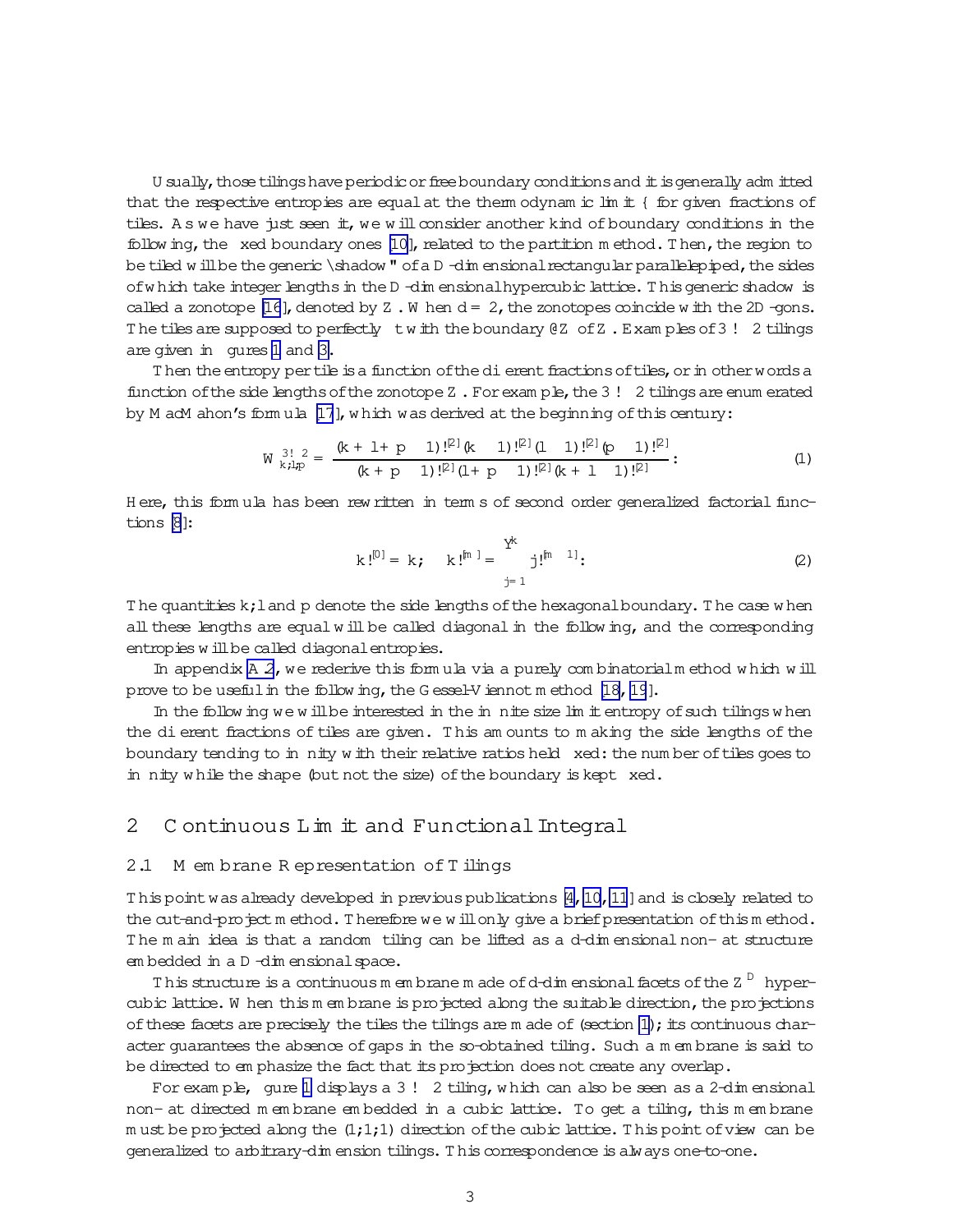<span id="page-3-0"></span>

Figure 1: 3-dim ensional representation of a 3! 2 tiling.

In this  $D$  -dim ensional point of view, the d-dim ensional space on w hich them em branes are m apped to get the tilings is called the real space E . Its perpendicular space is denoted by  $E^?$  . For the sake of convenience, we choose the space coordinates to be the d coordinates on E and the D d ones on  $E^2$ . Since the m em branes are directed, they can be seen as m ono-valuate functions from  $R^{d}$  to  $R^{D-d}$ . M ore precisely, in the case of xed boundary conditions, these functions are de ned on the zonotopal region Z of E.

In the case of free boundary conditions, if the function has a large scale global gradient  $r = E$ , the random tiling m odel states that the fractions of tiles are controlled by this gradient and, therefore, the entropy per tile can be w ritten as a function of E  $[4]$ . This gradient is usually called the phason gradient.

### B oundary C onditions in the M em brane R epresentation

We now have to de new hat the xed boundary conditions of section [1](#page-1-0) become in the language of directed m em branes. A sillustrated on gure 1, we also get a boundary condition in the D-dim ensional space: the m em brane is inscribed inside a (non- at) polygon (or polyhedron), the projection of which on the d-dim ensional space gives the tiling boundary,  $QZ$ [\[10,](#page-17-0) [11](#page-18-0)]. For instance, the boundaries of 3! 2 tilings are (non- at) 3-dim ensional hexagons. W e w ill call these boundaries the m em brane fram es. Such a fram e can be precisely characterized as the inverse im age, via the projection, of the boundary of the zonotopal region Z w hich is being tiled [\[11](#page-18-0)]. It is therefore a subset of the boundary of the hypercube from w hich Z originates. This frame results in conditions on the functions , on the boundary  $QZ$  of Z.

In the case of free or periodic boundary conditions, the functions have free or suitable periodic conditions on the boundary of the dom ains D on which they are de ned (here, we use the notation D instead of Z to denote dom ains w hich m ight be non-zonotopal).

## 2.2 C ontinuous lim it

O nce a tiling has been \lifted" in the higher-dim ensional space, the so-obtained directed m em brane has a corrugated aspect, due to its discrete character. Here, we w ish to get rid of this discrete character, at the in nite size lim it, in order to study m ore regular  $(\mathsf{sm}\, \text{other")}$ objects, to w hich analytic tools can be applied. M oreover, these objects w ill turn out to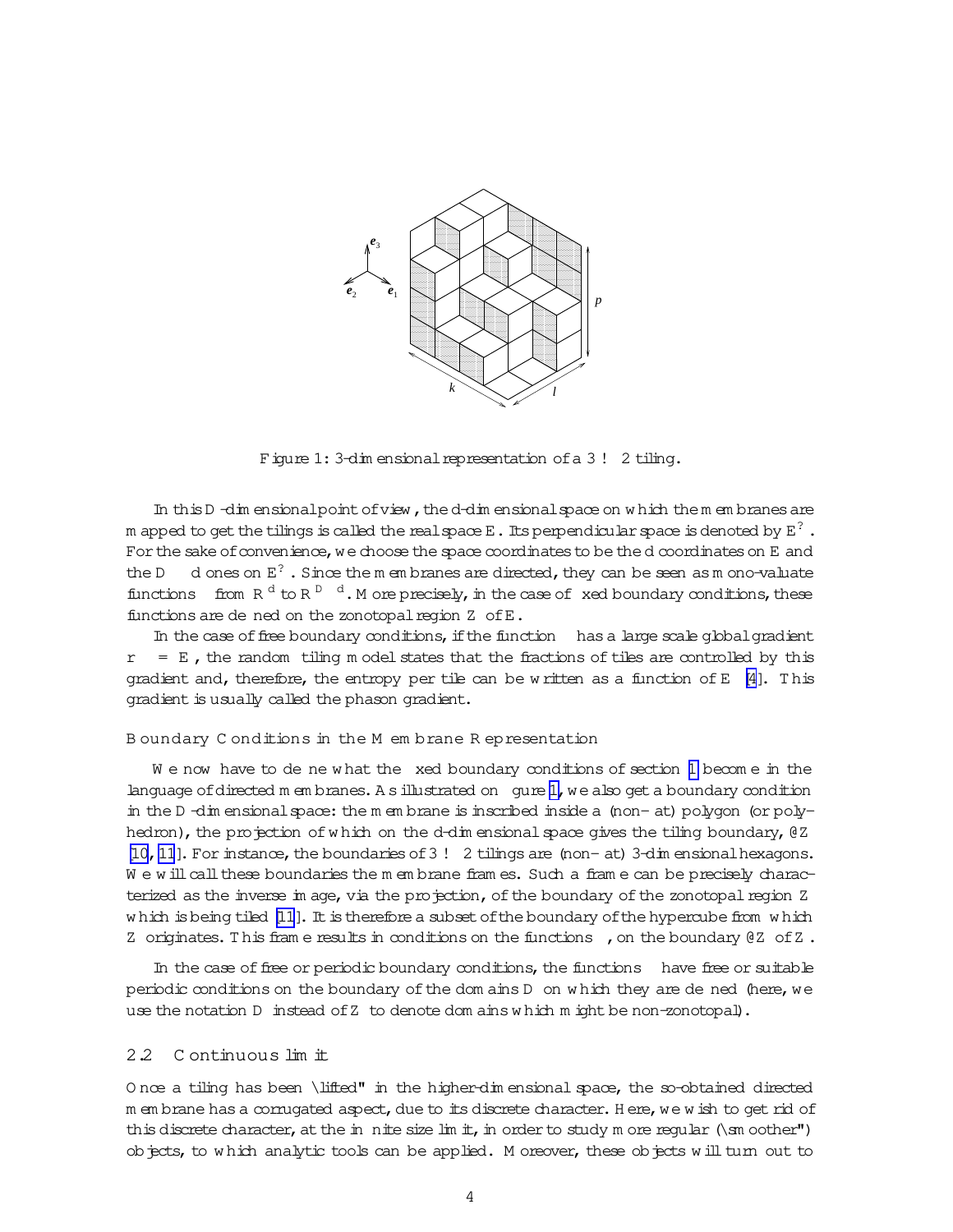characterize the m acroscopic states of the statistical ensemble of tilings (or m em branes). Let us explain how this continuous lim it is taken.

So far, we have considered tiles of side length  $1.$  To de ne the continuous lim it, we will get rid of this discrete character, thanks to a suitable rescaling. For reasons that will become clear in the follow ing, this side length will go to  $0$  as the number of tiles tends to in nity. The functions which represent the tilings are de ned on a dom ain D of the real space. If N is the num ber of tiles in D, we need to rescale the tilings by a factor  $1= N^{1=d}$ . Thus in any in nitesim aldom ain  $d^d y$  in D, the num ber of tiles goes to in nity w hen N does. M oreover, we do the same rescaling in the perpendicular space  $E^?$  .

O nce we have done this rescaling, the tilings are represented by functions  $w$  which have quite an irregular aspect at sm all scales. A s it is usually done, for instance in polym er or polym erized m em brane theories, we w illtreat sm allscale 
uctuations and large scale ones in a dierent way. Large scale 
uctuations are represented by regular functions w hereas m icroscopic ones around the latter functions are integrated in an entropic term . T he latter term w ill have an exponential form, and w ill therefore be treated via classical  $m$  ethods on functional integrals.

Below , we w ill adopt the follow ing term inology: a m em brane (or function) w hich has m icroscopic uctuations, that is to say w hich is the exact representation of a large tiling, w ill be called faceted. A m em brane, the uctuations of which have been integrated in an entropic tem, w ill be called sm ooth. Finally, we will go on calling a tile any d-dim ensional facet of a faceted m em brane.

G iven a sm ooth m embrane , we can adopt the rst nave de nition of the entropy of this m em brane [\[10\]](#page-17-0):

$$
s[ ] = \lim_{N \atop N \, | \, 1} \frac{\log N \, \text{um ber of } N \, \text{ -tile facted } m \, \text{em branes close to }}{N} \, ; \tag{3}
$$

The im portant point here is to understand that, thanks to the previous rescaling, is kept xed w hile the num ber of tiles goes to in nity. This point allows, am ong m any other things, to work with the same set of functions w hatever the system size.

In this de nition, we have not characterized what \close" m eant. Let us rst state that its precise de nition is unessential. To understand this point, let us focus on an analogy w ith a far m ore sim ple statisticalm echanics problem , w here key ideas are easier to catch: let us consider a closed box containing a perfect gas. This box is divided into two parts of same volum e, A and B, separated by a virtual frontier. Then one looks for the entropy  $(x_0)$  of this system, at the therm odynam ic lim it, when a fraction  $x_0$  of the m olecules lie in A (and therefore a fraction 1  $x_0$  in B). O f course, this quantity  $x_0$  uctuates and can only be dened up to a sm allquantity x.T hen we w rite

$$
(\mathbf{x}_0) = \lim_{N \atop N \,|\, 1} \frac{\log \mathcal{N} \text{ um ber of con} \text{ guarantees such that } \mathbf{x} = \mathbf{x}_0 \qquad \mathbf{x})}{N}; \tag{4}
$$

where  $N$  is the num ber of m olecules. The im portant point here is that it can then be proven that this de nition of  $(x_0)$  does not depend, at the therm odynam ic lim it, on the precise choice of x, provided it is a nite quantity (see  $[20]$ , p.30, for exam ple, for a discussion on this point).

In particular, if one looks for them ore likely value of  $x_0$ , that is for them axim um of  $(x_0)$ , one nds  $x_0 = 0.5$ , still independently of the choice of x. In other words, the dom inant states are such that x is close to  $x_0$ , but is not exactly equal to  $x_0$ .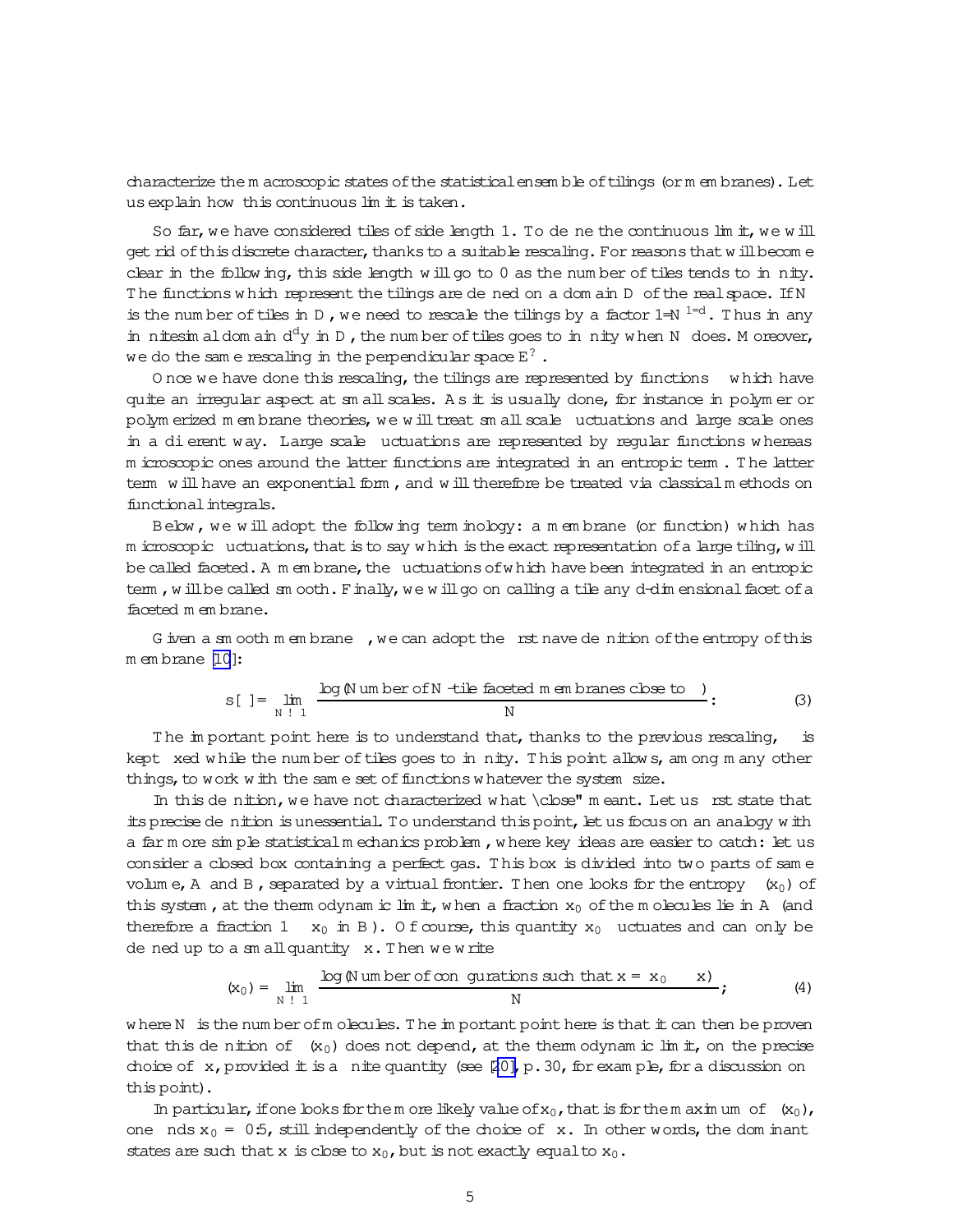This point of view also applies to directed m em branes: we will see in the next paragraph that this is all the m ore justi ed since at the in nite size  $\lim_{n \to \infty} \frac{1}{n}$  only a few constraints cause the faceted m em branes to be  $\stat'$  to the sm ooth one, .

The next step consists in considering a point  $y_0$  and an in nitesim aldom ain  ${\rm d^d y}$  in D containing  $y_0$ . This dom ain is large as com pared to the tile size, since this size tends to  $0$ . M oreover, since  $\text{d}^\text{d} \text{y}$  is in nitesimal, the gradient r can be considered as constant on this dom ain. Therefore  $d^{d}y$  contains a piece of tiling with an \in nite" num ber of tiles and a xed phason gradient  $E = r(y_0)$ . This phason gradient is the only constraint on this piece of tiling. In particular, its boundary conditions are free. H ence if  $(E)$  denotes the entropy per tile of a large free boundary tiling of global phason gradient  $E$ , then the num ber of faceted membranes close to and de ned on  $\textup{d}^\textup{d}\textup{y}$  is equalto

$$
N (y0) = exp N (ddy) (r (y0)) ; \t(5)
$$

where N  $\rm\ (d^d y)$  is the (large) num ber of tiles of the previousm em branes. This num ber of tiles depends on the dom ain size (and on the totalnum ber of tiles, N):

$$
N \ (d^dy) = N \ n (r) d^dy;
$$

where n( $r$ ) is a function, the integral on D of which is equal to 1. H ence

$$
N (y_0) = exp N n (r (y_0)) (r (y_0))d^{d}y : \t\t(6)
$$

H ence the totalnum berofm em branes close to on the w hole dom ain D is given by

$$
N = \begin{cases} Y & h \\ N & (y) = \begin{cases} Y & h \\ Y & Y \end{cases} \exp(N n (r (y)) (r (y))d^{d}y ; \end{cases}
$$
 (7)

This product runs on all the in nitesim al dom ains  $\text{d}^{\text{d}}\text{y}$ . Rigorously, since the m em branes are to coincide on the boundaries between the dierent dom ains, this product should be divided by a boundary correction term. But when  $N$  ! 1, the latter in nitesim aldom ains contain an in nite num ber of tiles and these boundary term s disappear<sup>1</sup>. The total num ber of m em branes is therefore equal to the product of the individual num bers of m em branes in each dom ain  $d^d y$  when N is large.

In order to  $\sin$  plify the forthcom ing calculations, we choose the in nitesim aldom ains so that they form an hypercubic lattice w hich divides the large dom ain D in sm all cubes of side a and ofvolum e  $\mathrm{a}^\mathrm{d}$  =  $\mathrm{d}^\mathrm{d}$ y. These dom ains are indexed by G reek letters and their vertices by Latin letters.

W e have already seen that if a is sm allenough, then can be considered as a ne on any dom ain  $\cdot$ . Therefore this function only depends on its values  $\cdot$ <sub>i</sub> on the vertices i of the dom ain:

$$
N = \begin{array}{ccccc} Y & h & i \\ \exp N n \mathbb{E} \left( \begin{array}{c} i \end{array} \right) & \mathbb{E} \left( \begin{array}{c} i \end{array} \right) d^{d}y & i \\ & & \\ X & h & i \\ = \exp N n \mathbb{E} \left( \begin{array}{c} i \end{array} \right) & \mathbb{E} \left( \begin{array}{c} i \end{array} \right) d^{d}y & i \end{array}
$$

 $1$  In other words, the entropy of two in nite size sub-system s in which r is xed is additive.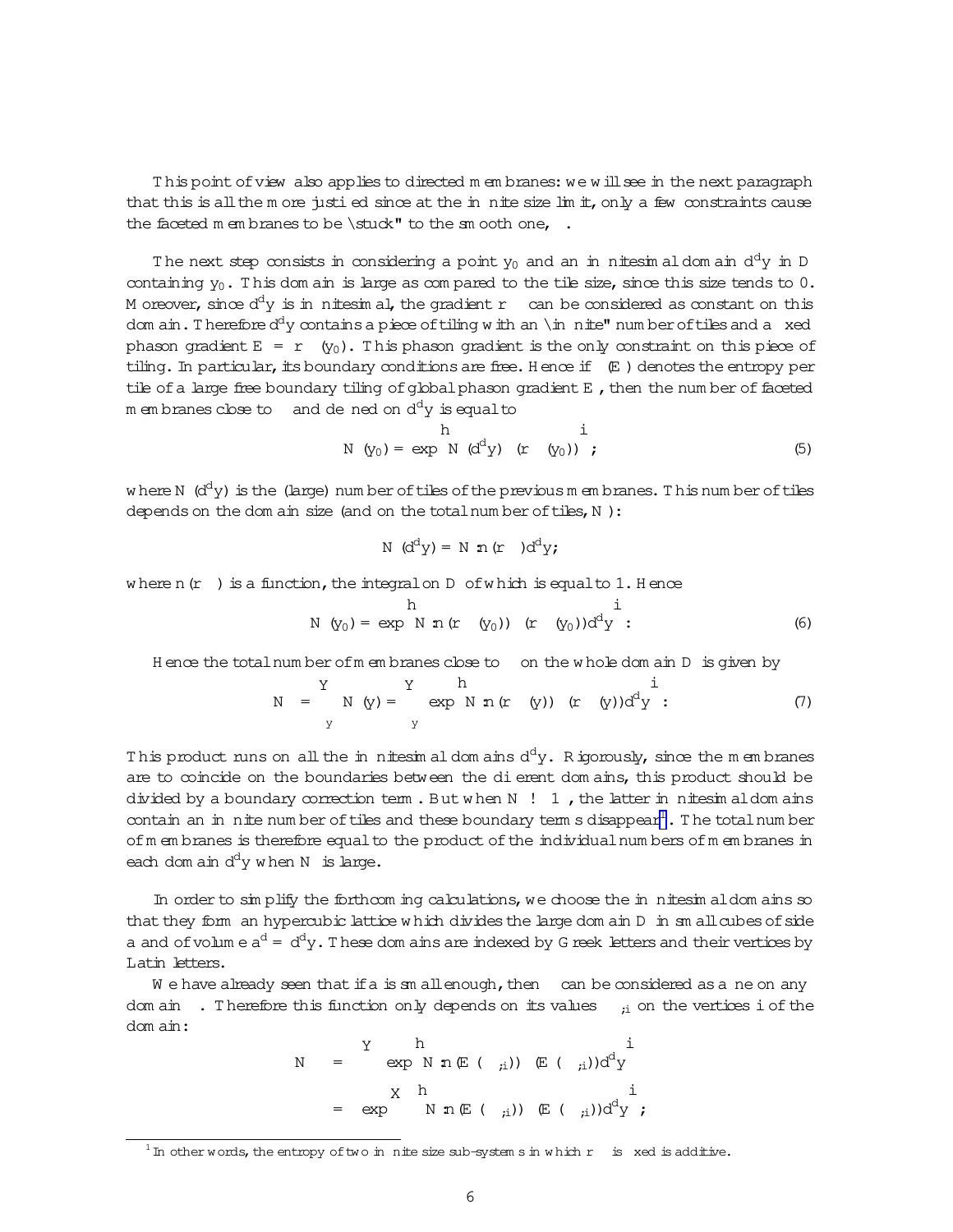<span id="page-6-0"></span>which is actually a function N ( $_i$ ) of the values  $_i$  on the lattice vertices.

To sum up, we have xed the global shape of the faceted m em branes: they are tied to the lattice vertices, that is to say we have im posed their m ean gradient on the dom ains to be equal to the gradient of  $\cdot$ . It is actually the only constraint we have imposed to these m em branes w hich are counted by  $N \cdot N$  ow, the key point is that this constraint is sucient to be sure that, at the in nite size  $\lim_{n \to \infty}$  the faceted m em branes counted by N tend towards

. Indeed, Henley [\[4\]](#page-17-0) showed that for any dim ension d, if the gradient E is  $xed$ , if  $h(L)$ denotes the uctuations in the perpendicular space of directed m embranes of linear size  $L$ , then

$$
\frac{h(L)}{L} : 0 \text{ when } L : 1 : \tag{8}
$$

M ore precisely [\[4\]](#page-17-0), if  $d = 1$ , then  $h(L)$  L  $1=2$ , if  $d = 2$ , then  $h(L)$  Log L and if  $d = 3$ , then  $h(L)$  is uniform  $\frac{1}{2}$  bounded).

A fter the  $1=$ N  $1=$ d  $1=$ L rescaling, these uctuations tend to 0 w hen N  $\,$ ! 1 . Therefore all the m em branes counted by N tend uniform  $\frac{1}{2}$  towards . Hence, they are close to , whatever the precise de nition of this term. Finally,

$$
s[ ] = \lim_{N \atop N \atop N \atop N \atop N} \frac{\log(N)}{N} \tag{9}
$$

N ow, the total num ber of faceted m em branes, N, is given by the integral<sup>2</sup>:

N = Z Y i diN ( <sup>i</sup>)= Z Y i diexp X N h n(E ( ;i)) (E ( ;i))d dy i : (10)

So far, we have discretized the dom ain  $D$  to be sure that the m em branes have an in nite num ber of tiles in any in nitesim aldom ain, at the in nite size lim it. Then N or N count faceted m em branes close to sm ooth m em branes w hich are a ne on every such dom ain. To get rid of this restriction, we will now take the  $\lim_{n \to \infty} 1$  0. Form ally, we write

$$
D = \lim_{\text{a}! \ 0} \frac{Y}{i} \, \text{d} \, \text{ii}
$$

and we turn the sum X into an integral. T hus

$$
N = D \exp N n (r) (r) ddy ; \qquad (11)
$$

and

$$
N = exp N n (r) (r) ddy : \t(12)
$$

T herefore

$$
s[ ] = \t n(r) (r) ddy;
$$
 (13)

A s foressen, this expression is independent of the precise characterization of the above \cbseness" in the de nition of s[].

Z

 $2R$  igorously, in the case of free or periodic boundary conditions, the problem is invariant under translations of  $_i$  and this integralN is divergent. The m em brane m ust be xed to a point to avoid this divergence. For example, we  $x (y = 0) = 0$ .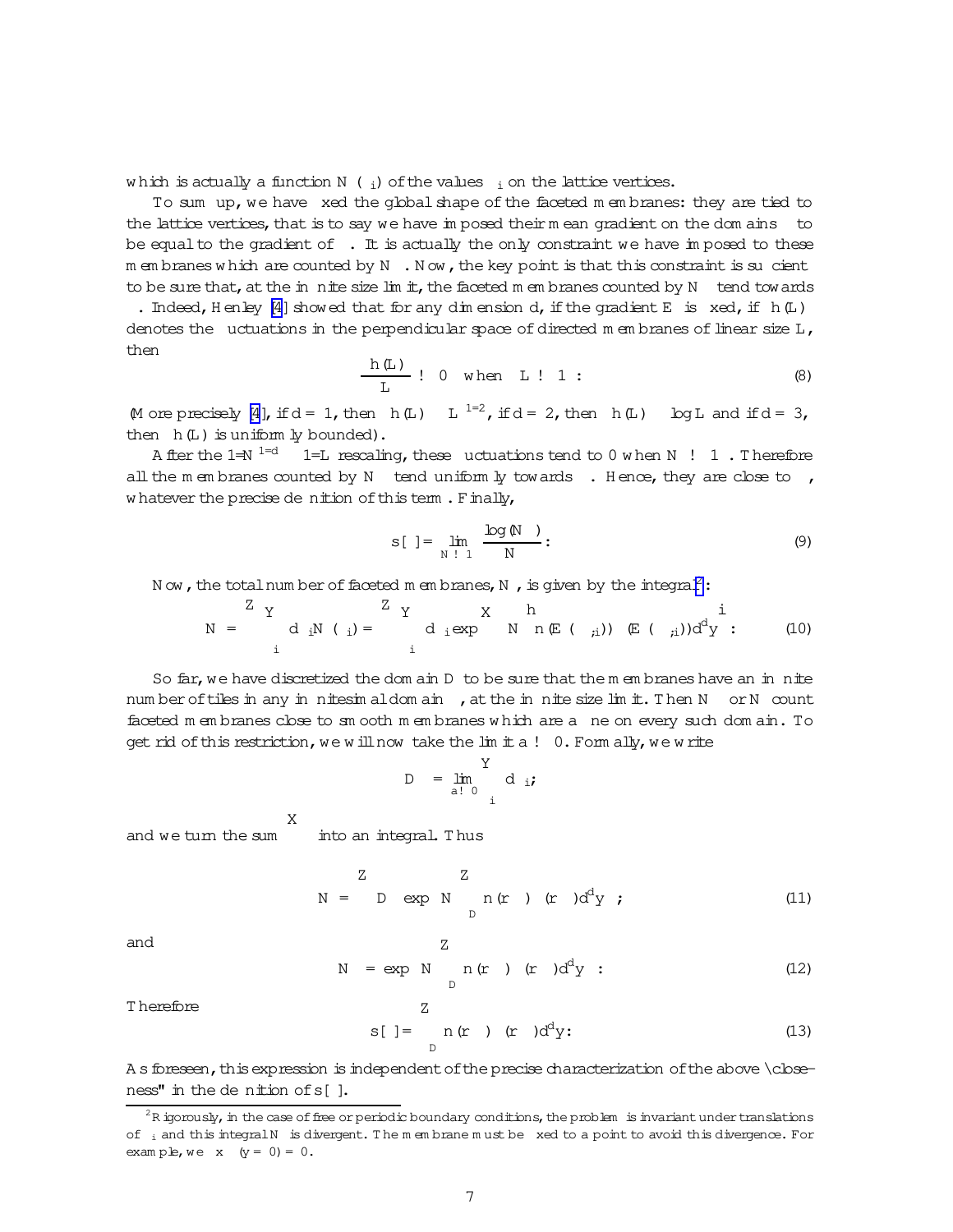This way of writing the entropy associated with a sm ooth m embrane is quite similar to H enley's [\[4](#page-17-0)] (section 6.1). He gets this result thanks to a suitable coarse-graining of the m em branes. The coarse-graining of a faceted function is essentially its local m ean in a neighborhood of diam eter  $a_0$  of every point of D  $(^3)$ . Nonetheless, in his point of view,  $a_0$ is large but nite, w hereas the sm ooth functions that we consider here integrate the local uctuations of an in nite number of tiles when N becomes in nite. M oreover, there is a technical dierence in the two expressions: H enley's entropy is an entropy per unit area, w hereas ours is an entropy per tile. The ratio between these two entropies is actually n( $r$ ), the tile density (per unit area).

Indeed, this last quantity directly depends on the phason gradient  $E = r$ , since the latter controls the dierent fractions of tiles and the dierent tiles do not necessarily have the sam e area. The entropy per unit area, n(r ) (r ), will be denoted by (r ).

H owever, in the codim ension-one case, allthe tiles have the sam e area or volum e, and equation [13](#page-6-0) can be  $\sin$  plied. The tile density, n, does not depend on the phason gradient any longer and can be factorized before the integral. T he exact value ofn depends on the choice of the rescaling: so far, we have only specied its order of magnitude  $(1= N^{-1-d})$  but not its exact value. To calculate n, we choose to be zero everywhere. Then  $r = 0$  and  $(r) = 0$ . The entropy pertiles [] is also equal to  $_0$ , since thism embrane has a vanishing gradient. Hence  $_0 = n \int_{D}^{D} 0 \, d^d y$  and  $n = 1 = V(D)$ , the inverse volume of D.

In the codim ension-one case,

$$
z
$$
\n
$$
s[ ] = \frac{D}{V(D)}; \tag{14}
$$

w hich is the expression we had given in reference [\[10\]](#page-17-0).

To sum up, we have coded the m acroscopic states of this statistical ensemble by an internal param eter , and we have calculated the entropy associated w ith these states. Let us em phasize that the functionals[ ]is expressed in term s ofthe free boundary tiling entropy , w hatever the conditions on the boundary  $\mathbb{d}D$  of the dom ain  $D$ . An example of sm ooth function is displayed in gure [2.](#page-8-0)

## 2.3 D om inant States in the StatisticalE nsem ble

The faceted m embranes de ned on  $D$ , and that have the good boundary conditions, are counted by Z

$$
N = D \exp[N s[]]: \qquad (15)
$$

Let us precise that this functional integral is taken upon the set  $F$  of functions which are sm ooth representations of faceted m em branes.

M oreover, the entropy per tile associated w ith this set of all the m em branes (or tilings) is given by

$$
S = \lim_{N \downarrow 1} \frac{\log N}{N} : \tag{16}
$$

 $3M$  ore precisely, the coarse-graining is a convolution product of and another function of spatial extension  $a_0$ .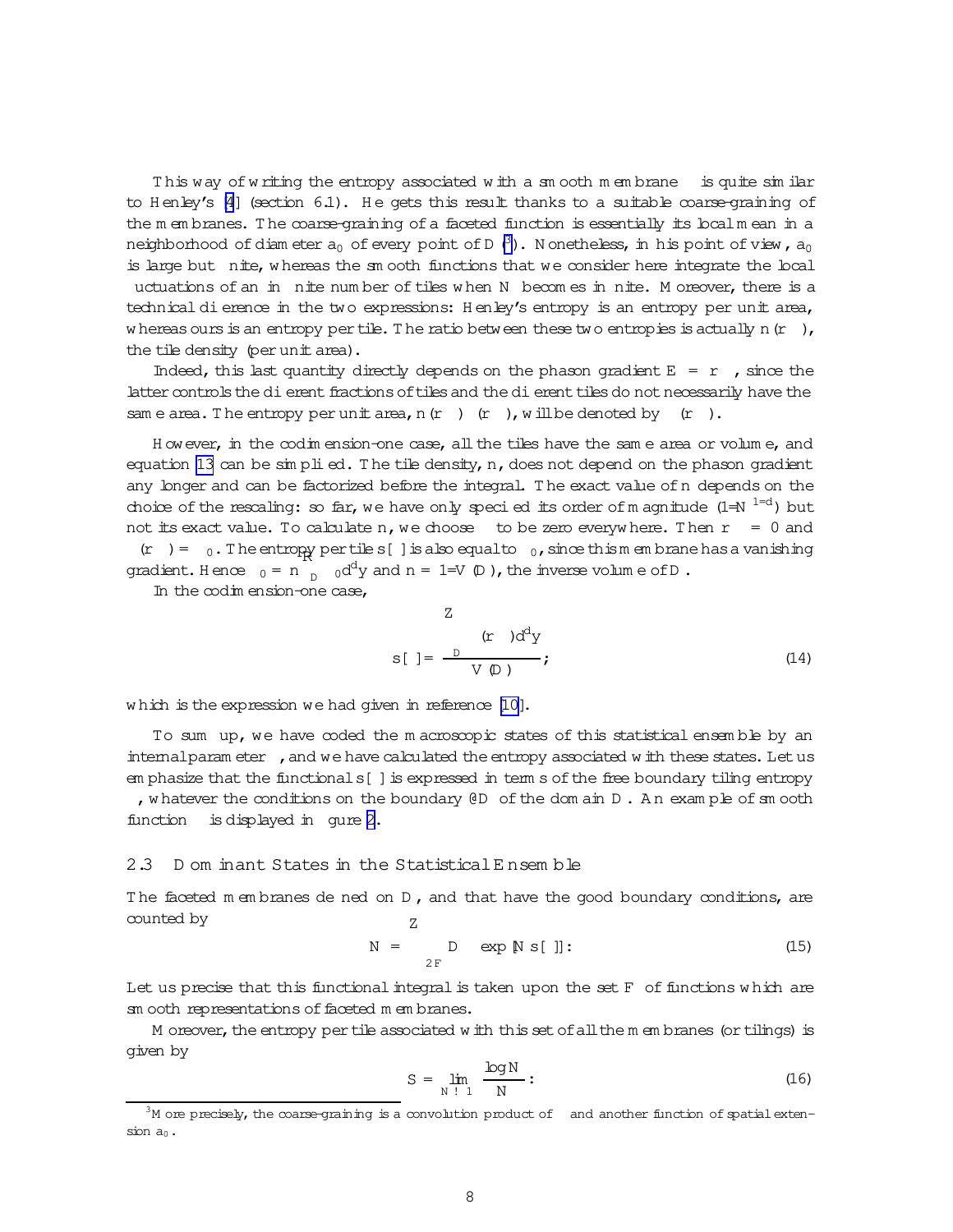<span id="page-8-0"></span>

Figure 2: A sm ooth function  $\mathbb{R}^2$  ! R and its frame, in the 3! 2 case.

Now, we suppose that there exists an unique function  $\theta$ <sub>m ax</sub> that m axim izes the entropy functionals []. This point will be discussed at the end of this section. Moreover, we suppose that the functional is non-singular near this  $m \times m$ , that is to say it has a quadratic behavior:

$$
z \t Z \t Z
$$
  
s[ ] = s[  $_{max}$  ]  $d^d u d^d v k_{u,v}$  ( (u)  $_{max}(u)$ ; (v)  $_{max}(v)$  ) + ...; (17)

where k is a positive quadratic form, which a prioridepends on the point  $(u,v)$ .

H ence, near  $_{\text{max}}$ , N is a G aussian functional integral, and thanks to a generalized saddlepoint argum ent, we get

$$
S = \lim_{N \downarrow 1} \frac{\log N}{N}
$$

$$
= S \left[ \max \right]
$$

This is a classical result in statistical physics: at the in nite size lim it, the total entropy is equalto the entropy of a dom inantm acroscopic state. In other words, the statisticalensemble of faceted m embranes is dom inated by m embranes close to  $_{max}$ . In the space of m embranes, the distribution is \peaked" around  $_{\rm max}$  at the in nite size lim it, and looks m ore and m ore like a D irac distribution.

To close this section, we must discuss the assumption of unicity of  $_{max}$ . We will use a general convexity argum ent: if a function f is strictly concave on a convex set C and if f has  $a$  m aximum on  $C$ , then this m aximum is unique.

Now, the set F of functions is convex: whatever their boundary conditions on  $\overline{CD}$ , let  $_1$ and  $_2$  be any two sm ooth functions in F and let be any real number between 0 and 1, then  $_1$  + (1)  $_2$  is also an element of F. In particular, if r  $_1$  and r  $_2$  satisfy the good  $=$ conditions to insure  $\frac{1}{1}$  and  $\frac{1}{2}$  to be in F, by linearity of the gradient, r ( $\frac{1}{1}$  + (1)  $\left( \begin{array}{cc} 0 & 0 \\ 0 & 0 \end{array} \right)$ satis es the same conditions. And whatever the boundary conditions, also satis ed them.

Let us now check whether s[] is concave: it is an integral, and therefore a positive linear com bination of functions of (the entropies per unit area). If we prove that all these functions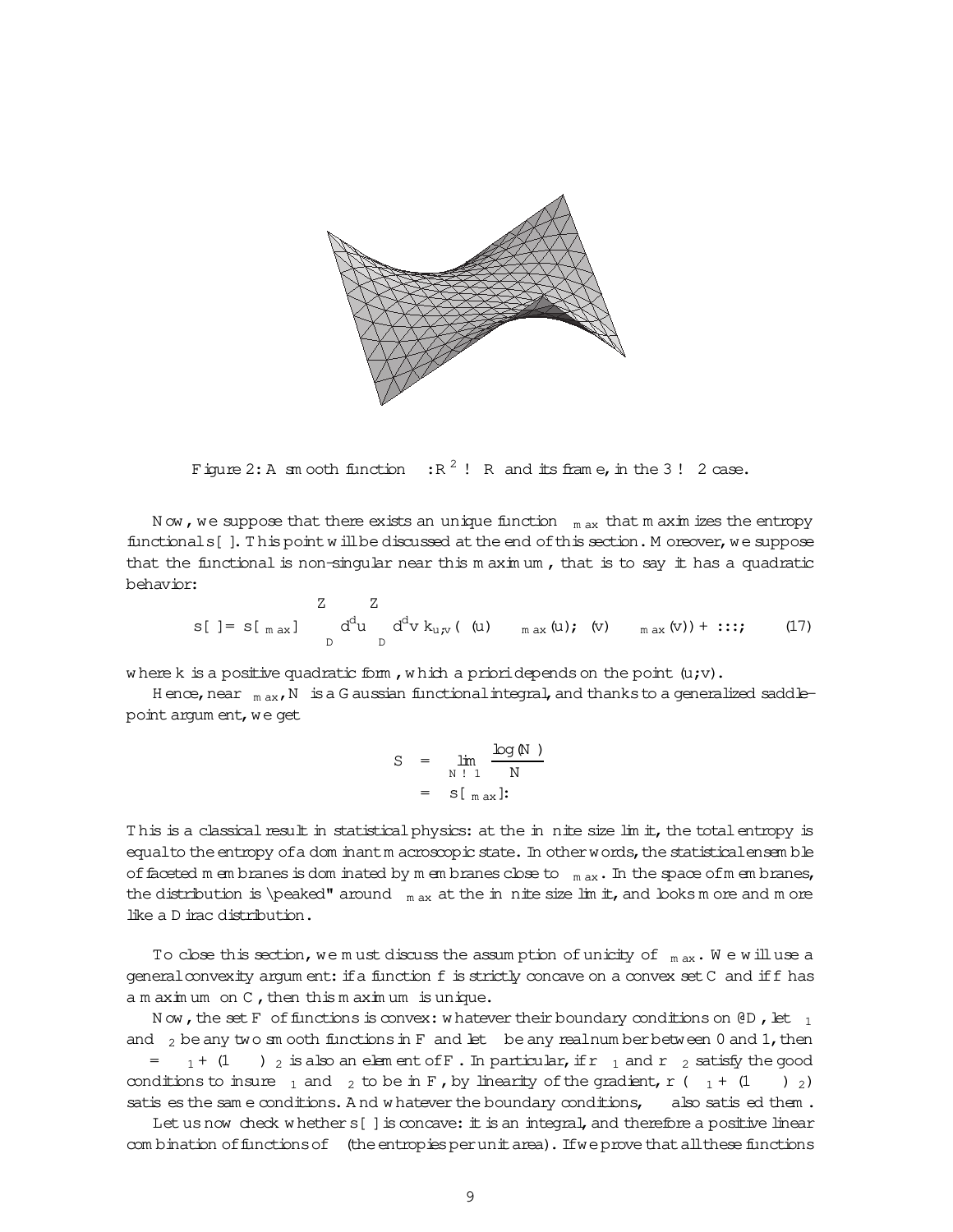<span id="page-9-0"></span>are concave, then  $\pm$  follow s that s[] is concave. Now, the entropy at the point y in D is the com position of  $(E)$  and the function  $Y \cap Y$  (y), which is in turn a linear function. H ence we only need to prove that  $(E)$  is a concave function of E.

This property is a little stronger than the general random tiling m odel hypothesis, w hich states that the free entropy has a unique m axim um as a function of the gradient  $E$ , and is quadratic near this  $m \text{ ax in um } [4]:$  $m \text{ ax in um } [4]:$  $m \text{ ax in um } [4]:$ 

$$
free (E) \qquad \int_{0}^{free} \frac{1}{2} K \, free (18)
$$

w here K <sup>free</sup> is the so-called tensor ofphason elastic constants. E ven ifour stronger hypothesis is a priorivalid for a m ore restricted set of models, let us note that  $\pm$  is satis ed in allexactly solvable tiling m odels [21, 22, [23](#page-18-0)]. The concavity of s[ ] and the unicity of  $_{\text{max}}$  are therefore reasonable hypotheses.

Finally, let us rem ark that since thism axim um is unique, it will respect all the underlying sym m etries of the problem. We will see an illustration of this fact in the following.

## 3 R elationship B etw een D ierent B oundary C onditions

In principle, w henever the free boundary entropy is known, the functionals  $[$  ] is precisely de ned, and one can therefore get the xed boundary entropy. Theoretically, we are able de deduce the maximum entropy of xed boundary tilings,  $\frac{f\text{ ised}}{0}$ , as well as the phason elastic constants, K  $^\text{fixed}$ , from their counterpart in the free boundary case,  $_0^\text{free}$  et K  $^\text{free}$ , and to invert these relations. This was done in the 3! 2 case, in reference  $[10]$ <sup>4</sup>), in the so-called quadratic approxim ation, w hich consists in estim ating the free boundary entropy by its quadratic developm ent (equation 18) near its m axim um . Here, we w ill go further and give a com plete treatm ent of this 3! 2 case. We will also present some related work in the case ofdierentxed boundary conditions.

To go beyond the quadratic approximation, we will characterize the maximum of the entropy functionals [ ] by m eans of a functional derivation. If  $s[$  ] =  $\int_D^b n(r) (r) d^d y$ , then

$$
s = s[ + z ] s [ ]
$$
  
\n
$$
= \frac{1}{V \varphi} d (r (y)) \mathbf{x} (d)^{d} y
$$
  
\n
$$
= \frac{1}{V \varphi} \frac{1}{D} d \dot{\mathbf{x}} (d)^{d} y;
$$
 (19)

H ence,

$$
\frac{\mathbf{s}}{\mathbf{(y)}} = \text{div}(\mathbf{d} \quad (\mathbf{r} \quad (\mathbf{y})))):
$$
 (20)

Therefore  $_{max}$  is the function which satis es this equation and w hich has the good boundary conditions.

 $4\,\mathrm{m}$  this reference, the value 0.253 of the diagonal entropy in the quadratic approxim ation was erroneous, because of badly controlled boundary e ects. The actual value is 0.251.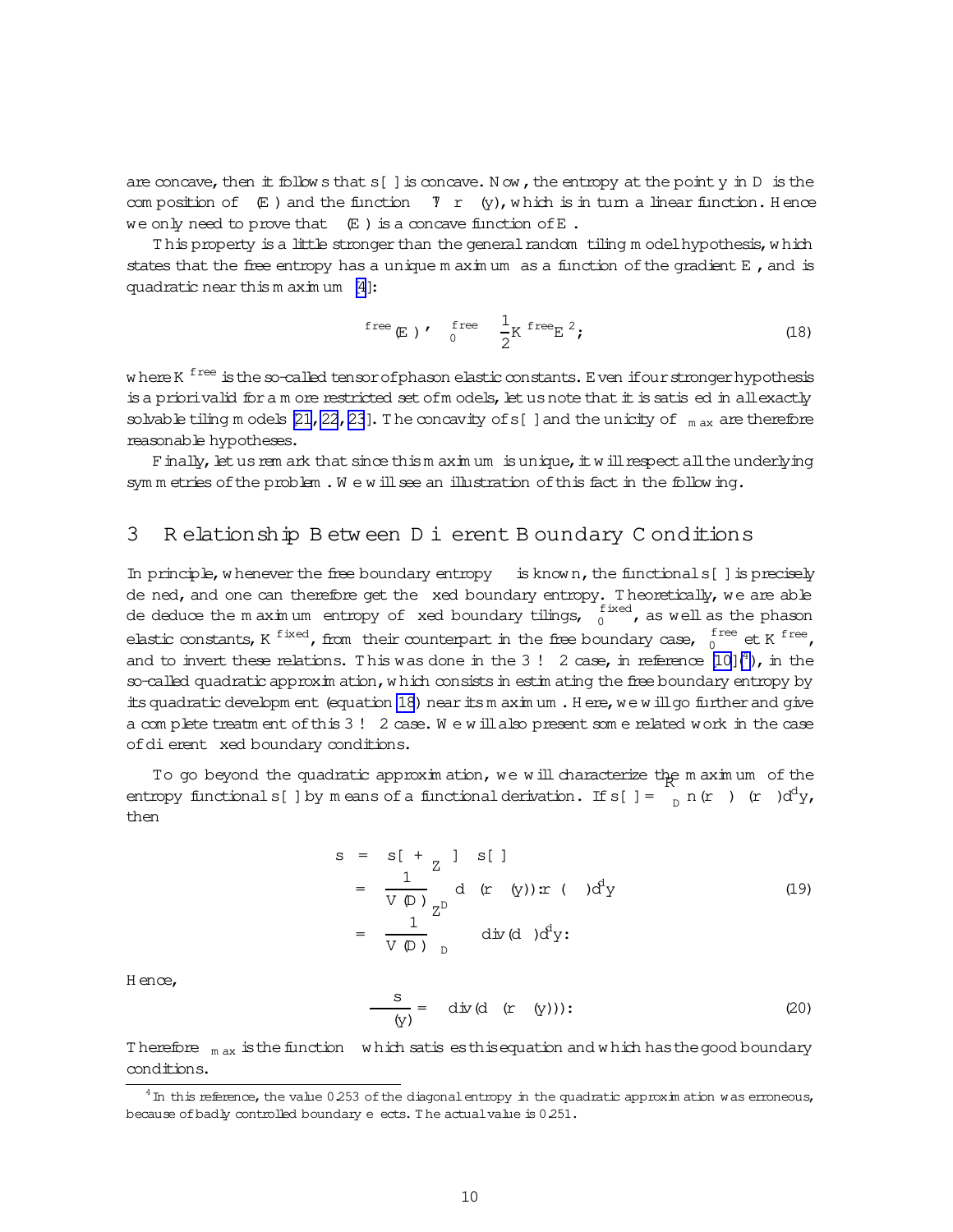### <span id="page-10-0"></span>3.1 Hexagonal Tilings

Expression 20 is general. In the  $3!$  2 case, it reads

$$
\frac{\mathbf{e}^2}{\mathbf{e} \mathbf{E}^2} \frac{\mathbf{e}^2}{\mathbf{e} \mathbf{x}^2} + 2 \frac{\mathbf{e}^2}{\mathbf{e} \mathbf{E}^2 \mathbf{e} \mathbf{E}^2} \frac{\mathbf{e}^2}{\mathbf{e} \mathbf{x} \mathbf{e} \mathbf{y}} + \frac{\mathbf{e}^2}{\mathbf{e} \mathbf{E}^2} \frac{\mathbf{e}^2}{\mathbf{e} \mathbf{y}^2} = 0; \tag{21}
$$

where  $E = (E_1, E_2)$ .

The coe cients  $\frac{\theta^2}{\theta E_1^2}$ ,  $\frac{\theta^2}{\theta E_1 \theta E_2}$  and  $\frac{\theta^2}{\theta E_2^2}$  are known. Indeed, in the 3! 2 case, there exists an anabgy between the tilings and the ground states of an antiferrom agnetic Ising model on a triangular lattice [21]. The entropy can then be derived from the previous solution of this Ising  $m$  odel  $[24]$ . In the latter reference, the entropy is written in term s of chem ical potentials. Som e algebraic m anipulations are therefore necessary to write it in term  $s$  of  $E$ , and then get the above  $\infty$ e cients [11]:

$$
\frac{\theta^2}{\theta E_1^2} = \frac{1}{9 \sin} \frac{1 + w^2}{1 - w^2} \cos ; \qquad (22)
$$

$$
\frac{\theta^2}{\theta E_1 \theta E_2} = \frac{w}{3^2} \frac{w}{3} \frac{2 w^2}{\sin \theta} i
$$
 (23)

$$
\frac{\mathfrak{E}^2}{\mathfrak{E} \frac{2}{2}} = \frac{2}{3} \frac{w}{1 - w^2} \frac{1}{\sin} ; \tag{24}
$$

where 
$$
=\frac{P\overline{2}}{3}(\mathbb{E}_1 + \frac{P\overline{2}}{2}), = \frac{1}{3}\mathbb{E}_2
$$
, and  $w = \tan(-2)\cot(\pi(-2)).$ 

The partial di erential equation 21 can be solved by m eans of num erical calculations. The idea is to discretize the dom ain  $Z$ , which is a hexagon in this case, and to use an iterative process: at each step, a function  $k$  is computed. The above coe cients are calculated in tem s of  $_k$ . Then  $_{k+1}$  is the solution of a linear system which is the discrete version of equation 21. Then the sought function is the xed point of this iterative process, which is reached after about 10 iterations. Thism ethod was used in reference [11] and gave satisfactory num erical results.

However, more recently, we were aware of related works by mathem aticians which are interested in simular problem s. They are indeed able to exactly compute the function  $_{max}$ by the mean of purely combinatoric methods [25, 26]: the idea is to calculate the number of xed boundary tilings with a precise distribution of vertical tiles upon a given horizontal line. The value of  $_{max}$  on this horizontal line is then given by the distribution of vertical tiles which m axim izes the number of such tilings at the in nite size limit.

This exact solution points up a very singular phenom enon. The above authors called it the arctic circle phenom enon: at the in nite size  $\lim_{t \to \infty}$  in the tiling representation in 2 dim ensions, there is a central region of E which is circular in the diagonal case and elliptic in general, inside which the tiling is random { in this sense that it contains the 3 kinds of tiles. O utside this region, the tiling is  $\frac{m}{1}$  as illustrated in gure 3, there are 6 regions where there are only one kind of tiles, and where the entropy is equal to  $0$ .

In these regions, the function  $_{\text{max}}$  is rigorously linear and its gradient is constant. Inside the central region, in the diagonal case, the phason gradient of  $_{\text{max}}$  is equal to [25]:

$$
E_1 = \frac{p-3}{2} + \frac{3}{p-2} \text{ \quad } {}^1f(x; y) + \text{ \quad } {}^1f(x; y) ; \qquad (25)
$$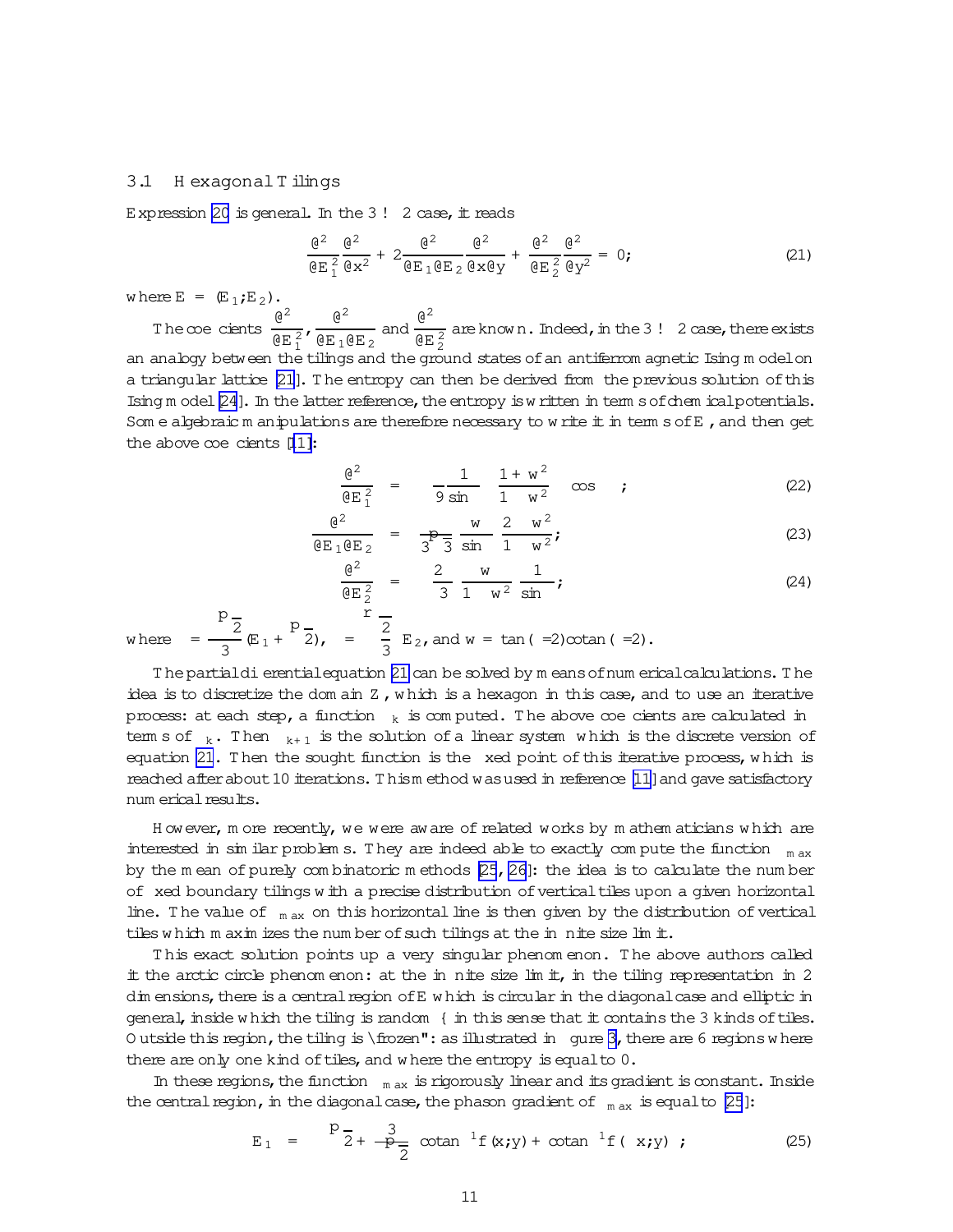<span id="page-11-0"></span>

Figure 3: A random ly generated 3! 2 tiling. At the in nite size lim it, there is a circular central region (the \arctic circle" [\[25](#page-18-0)]), w here the tiling contains 3 kinds of tiles, and 6 \triangular" regions, w here the tiling contains only one kind of tiles and is said to be \frozen".

$$
E_2 = \frac{1}{2} \sum_{i=1}^{r} \sigma_i \cot \frac{1}{2} f(x_i y) \cot \frac{1}{2} f(x_i y)
$$
 (26)

where  $f(x; y) = \frac{1}{P}$ 2  $\vec{\mathrm{P}}$ 3 8= p  $\frac{1}{\frac{p}{\sqrt{1}}}\frac{3 \times 10^{-3} \text{ s}}{4=3(x^2+y^2)}$ , if the side of the hexagon has been rescaled to

1. In this expression and the previous ones, the origin of the coordinates is at the center of the hexagon, the axis  $(0 x)$  is pointed tow ards a vertex of the hexagon.

These expressions characterize  $_{\text{max}}$ . In fact, the resulting function is very close to the function showed in gure  $2$ , which was actually computed in the quadratic approximation  $17$ [\[10\]](#page-17-0). Now, it is possible to compute the entropy per tile associated with  $_{\text{max}}$ : a simple num erical calculation gives  $S_{\text{m}ax}$ ] = 0.2616(3). This value is in exact agreem ent with the exactly known diagonal entropy of xed boundary tilings. These results are therefore a validation of our continuous approach (coarse graining). As announced, we have established an exact link between free and xed boundary tilings.

T his function  $m_{\text{max}}$  deserves a quick qualitative description; since  $m_{\text{max}}$  is very close to the function displayed in gure  $2$ , we will use this gure to illustrate our argum ents: rst, when the boundary is an hexagon, it has a 3-fold symmetry and, as foreseen, the solution  $_{max}$ respects this symmetry. Second, because of the strong in uence of the boundary, there is a gradient of entropy between the boundary and the bulk. Indeed, near the center of the tiling, the gradient of  $_{\text{max}}$  is very close to the free boundary one, w hereas far from the center, this gradient becom es m ore and m ore in
uenced by the boundary and becom es singular out of the arctic circle: there, the entropy is zero. Then the xed boundary tilings provide a very interesting m odelhaving an inhom ogeneous entropy distribution.

To close this discussion, let us precise that this in nite size lim it cannot be called a \therm odynam iclim it" becauseofthislack ofhom ogeneity:in statisticalm echanics,a system is said to be at the therm odynam ic lim it if its properties do not depend on how it tends to in nity. In particular, they m ust be hom ogeneous in the system and m ust not depend on the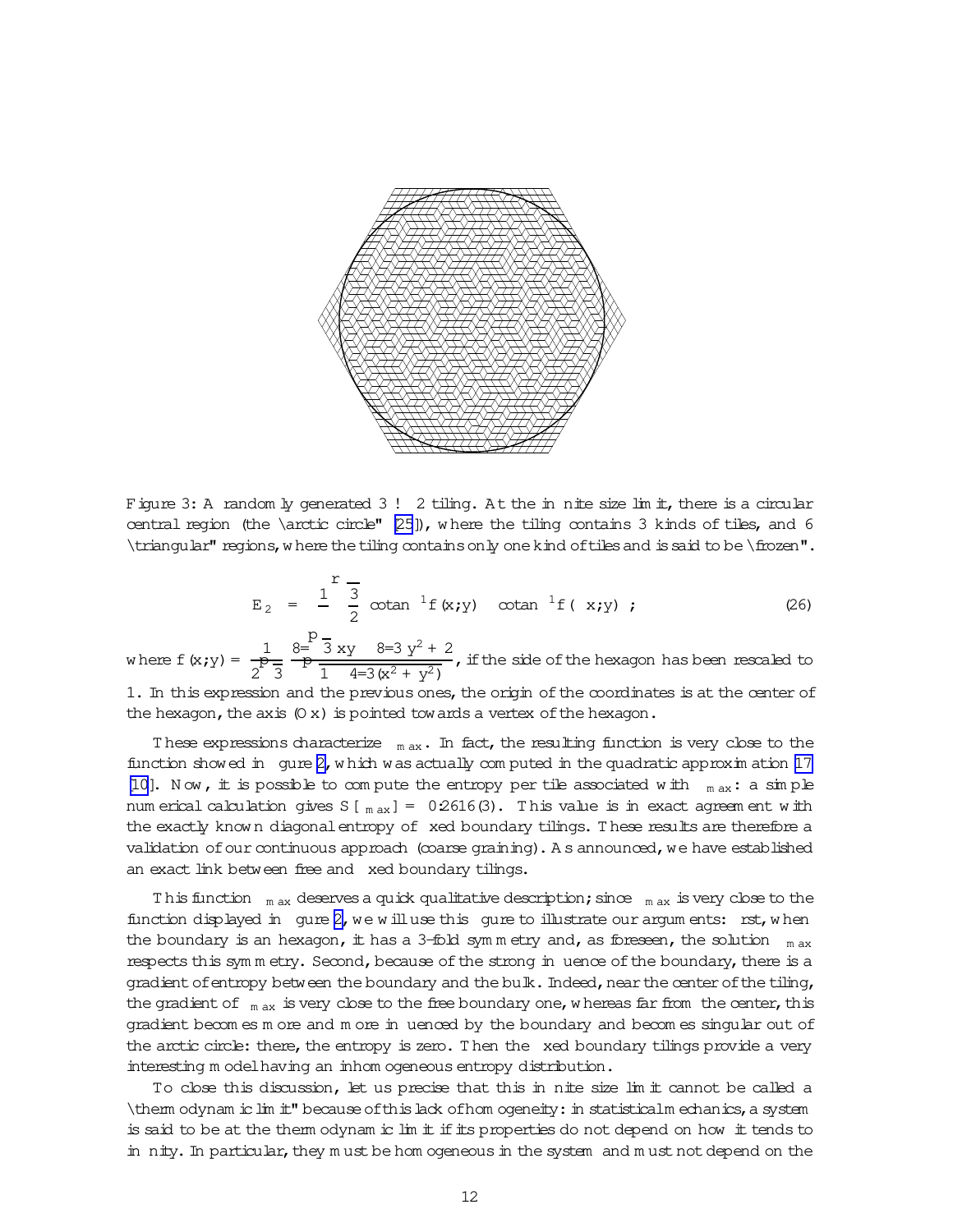<span id="page-12-0"></span>container shape (here, the boundary)  $[20]$ . H ere, the situation is far from this one, since even the stoichiom etry depends on the boundary shape.

## 3.2 O ther K inds ofT ilings

So far, we have only considered zonotopal xed boundaries. The reason for this choice is that the rst m otivation ofthis work was to establish the link between free boundary tilings and tilings built by m eans of the so-called partition m ethod, the aim of w hich was to develop a new approach to these tiling questions  $[7, 8, 9, 10, 11]$ . The latter tilings precisely have zonotopal boundary conditions, by construction. H owever, there is no reason w hy the previous method could not be applied to other kinds of boundaries. In this section, we w ill analyze tilings, the boundary of which is xed, but which nonetheless have a free boundary entropy.

Indeed, if the boundary is xed but in poses a uniform phason gradient, that is to say the m em brane fram e lies in a d-dim ensional plane of gradient  $E = E_0$ , then the a nem em brane of gradient E<sub>0</sub> has on the one hand the good boundary conditions, and on the other hand satis es the partial di erential equation [21](#page-10-0) (since its second order derivatives are equal to zero). This m em brane is therefore the function  $_{m \text{ ax}}$  and its entropy s[ $_{m \text{ ax}}$ ] is equalto the free boundary one,  $(E_0)$ .

M ore precisely, let us analyze a  $3!$  2 class of tilings, the xed boundary of which is at in the m em brane representation in 3 dim ensions, that is to say does not im pose any global phason strain to the tilings. This kind of boundary is illustrated in gure 4.



Figure 4: Left: a zigzag boundary, w ithout phason strain. R ight: tiling detail; the boundary (thick line) is globally { butnot locally { strait.

At the in nite size lim it and in the m em brane point of view, after rescaling, the boundary becom es a athexagon, that is the function is constrained to zero on this boundary. Then the function  $= 0$  m axim izes the entropy and, at the in nite size lim it, this entropy is equal to  $_{0}^{\text{free}}$ .

W e have tested this theoretical prediction by a direct calculation of this entropy. The m ethod is developed in appendix A 3. It uses again the G essel-V iennot m ethod  $[18, 19]$ . The entropy of very large tilings can then be num erically reached and tted to get its in nite size lim it. We nd an entropy per tile of 0.32306(4), which is precisely the free boundary entropy.

To close this section, let us draw attention to num erical sim ulations by Joseph and Baake  $[27]$ : they analyzed the con-gurational entropy of random 4! 2 tilings, the boundary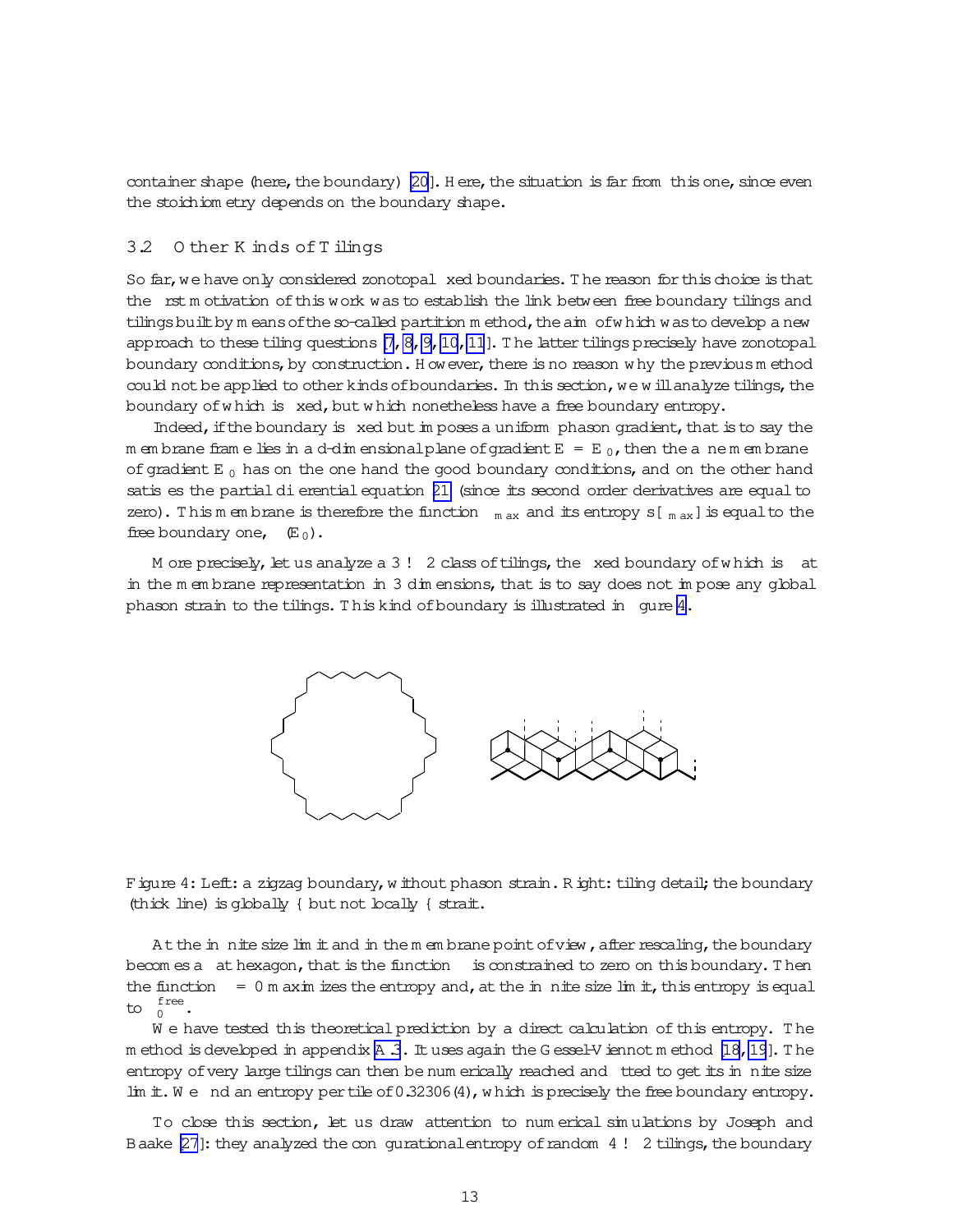of which is xed and at (in 4 dim ensions), as in our previous example (the global phason strain is zero). As foreseen, the entropy that they eventually found was equal to the free boundary one, which was itself num erically estimated.

## C onclusion

Thanks to a continuous approach in the m embrane point of view at the in nite size limit, we have been able to describe the dom inant states of statistical ensembles of tilings. In particular, this method has enabled us to establish a quantitative link between two exactly solvable models of statistical mechanics, the free and xed boundary tilings of 60 degree lozenges. In the latter, a very rem arkable event occurs, the arctic circle phenom enon: there exist \frozen" regions of the tilings in which there is only one kind of tiles and were the entropy is therefore zero. This lack of hom ogeneity is responsible for the di erence of entropy between the two problem s, even if they were at rst sight closely related. Moreover, this in nite size lim it cannot be called a them odynam ic lim it because of this lack of hom ogeneity.

In the case of larger dim ension or codim ension tilings, a similar treatm ent would require the know ledge of the free boundary entropies. Unfortunately, despite a great deal of work, these entropies are not known yet. However, the maximum (diagonal) entropies and the phason elastic constants are num erically known in m any cases. It could therefore be possible, in these cases, to compute the xed boundary entropies and phason elastic constants, in the quadratic approxim ation. But this approxim atem ethod would not be conclusive on the existence of an arctic circle phenom enon in such problem s, which is nonetheless a captivating open question.

Finally, it is worth emphasizing that this method could be useful in describing how any constraint in posed at the boundary relaxes into the bulk. In this paper, we have studied two kinds of boundaries. The rst one, the straight boundary related to partition problem s, in poses to the tiling the strongest constraint am ong all boundary conditions: the tilings must relax continuously from a completely crystalline structure to a random one. Physically, such tilings (in 3D) could model the result of a grow th of quasicrystalline materials on crystalline phases. More generally, more complex physical situations, such as extended topological defects (such as dislocations), or other kinds of interfaces, could a priori be translated in suitable boundary conditions. The num ericalm ethod we have developed could then be applied to any such boundary conditions and could be useful in describing how the material relaxes in the presence of such constraints.

Note: we have recently been aware of related works in the A ztec diam ond tiling problem [28].

#### The Gessel-V iennot Method  $\overline{A}$

In this appendix, we present a combinatorial method for the counting of con gurations of avoiding paths on planar graphs, the G essel-V iennot m ethod, which can be very useful in the enum eration of xed boundary tilings. We illustrate thism ethod in two  $3!2$  cases discussed in the present paper.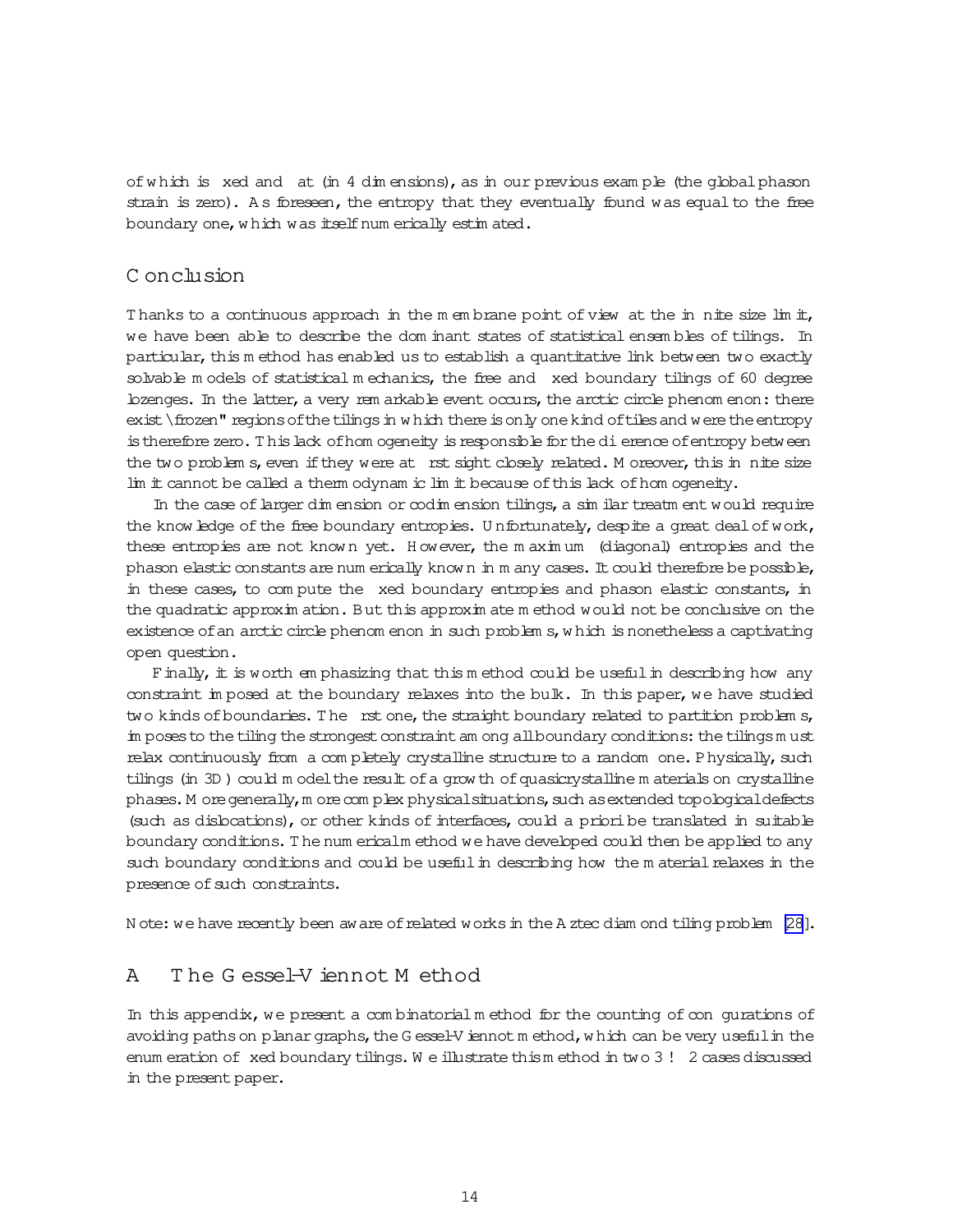## <span id="page-14-0"></span>A .1 T he M ethod

W e w ill not extensively present the G essel-V iennot m ethod [18, 19]. W e w ill instead give a brief description and try to explicit the underlying ideas. The m ethod is rather general: it can be applied to any oriented graph w ithout cycles (acyclic oriented graph), in w hich are selected two fam ilies of vertices,  $u_i$  and  $v_i$ , i= 1;::;n. This graph is supposed to satisfy the property of com patibility: if two paths on this graph are going respectively from  $u_{i_1}$  to  $v_{i_1}$ and from  $u_{i_2}$  to  $v_{i_2}$  and if these paths do not cross, then  $i_1 < i_2$  and  $j_1 < j_2$ . Note that this property is very specic to two-dim ensionalgraphs.

We are interested in the number of congurations of n avoiding (or non-intersecting) paths, the i-th path going from  $u_i$  to  $v_i$ . If we denote by  $i_j$  the num ber of paths going from  $u_i$  to  $v_i$ , then the m ethod states that the num ber of congurations is equal to the follow ing determ inant:

$$
D_n = \det(\begin{array}{c} 1 \\ 1 \end{array}) \quad \text{if} \quad n: \tag{27}
$$

The idea of the proof is the follow ing: in this determ inant, all path con gurations, w hether intersecting or not, the i-th path going from  $u_i$  to v  $_{(i)}$ , for any perm utation , are counted, w ith a + or sign. All intersecting con gurations cancel two by two and only the nonintersecting con gurations rem ain. They are exactly the sought con gurations thanks to the property ofcom patibility. T he readerinterested in m ore detailscan referto the review paper by Stem bridge [\[19](#page-18-0)].

#### A .2 H exagonalB oundaries

In this section, the previous m ethod w ill be used to rederive M acM ahon's form ula (see sec-tion [1](#page-1-0)). Consider a 3! 2 tiling of an hexagonal region of side lengths  $k;1$  and  $p$  (gure 5, left). In such a tiling, one can follow sequences of tiles which have a horizontal edge. These lines, which are usually called worm s, cross the tiling from bottom to top. The tiling can now be slightly deform ed so that a kind of tiles becom e squares (gure 5) and the p worm scan be seen as up-going paths on a square lattice ( gure 5, right).



Figure 5: A hexagonalboundary 3 ! 2 tiling (left): the dashed worm scan be translated into a set ofp avoiding oriented paths on a square lattice (right). T he i-th path starts from the (xed) vertex  $u_i$  and goes to the (xed) vertex  $v_i$ . There are p paths. The side lengths of the hexagon are  $p$ ,  $k$  and  $l$ .

T herefore the previous theory on avoiding paths on an acyclic oriented graph can be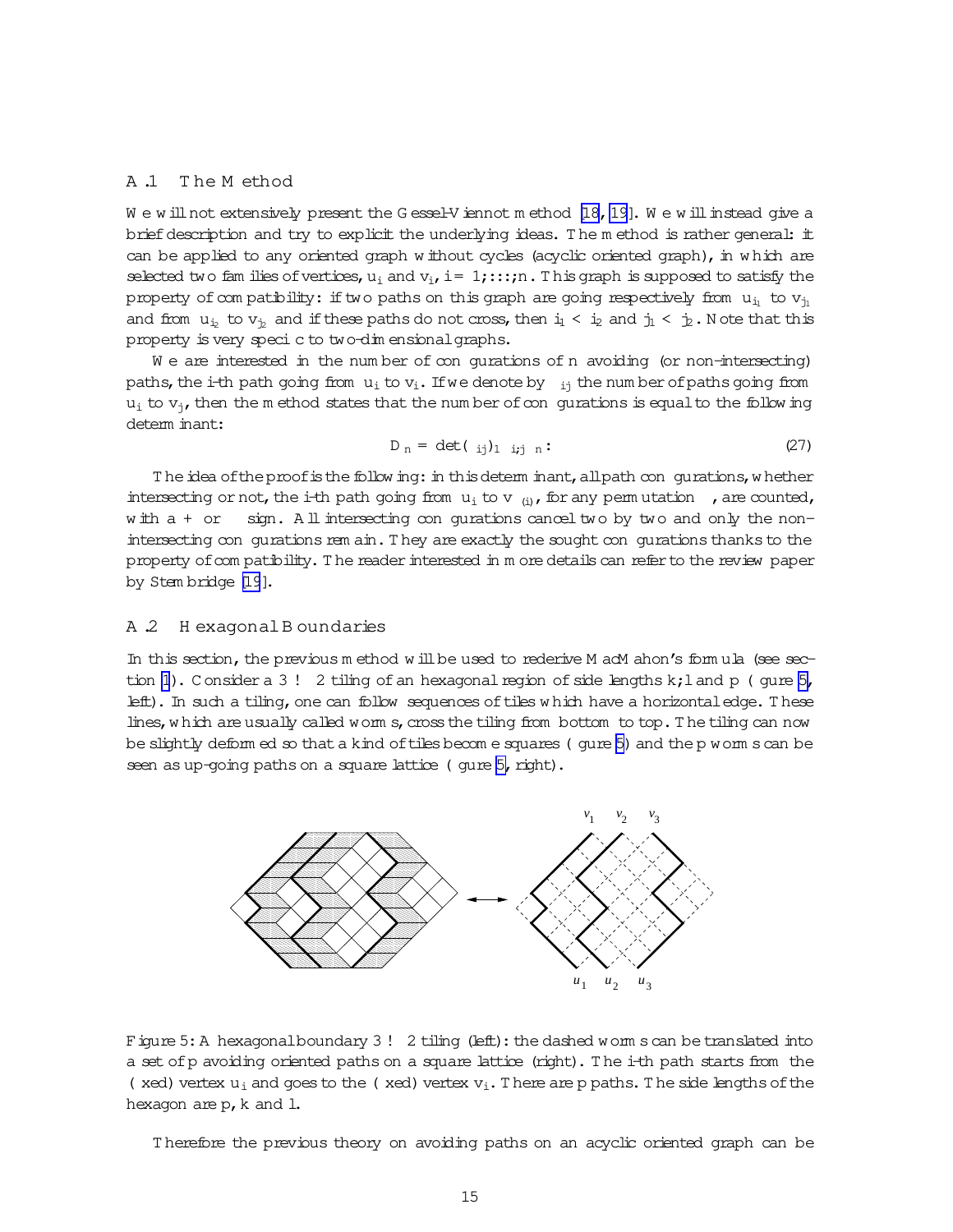applied. The num ber  $_{ij}$  of paths joining the vertices  $u_i$  and  $v_j$  is a binom ial coecient:

$$
x_{ij} = \frac{(k+1)!}{(k+j-i)! (l+i-j)!}.
$$
 (28)

Then, we have to com pute the follow ing determ inant:

$$
D_{p}(k;1) = \det(\begin{array}{c} \text{if } k+1 \text{ if } k \neq 0 \end{array}) = \det \frac{(k+1)!}{(k+1)! \text{ if } (1+1-j)!} \begin{array}{c} \text{if } k \neq 0 \end{array}
$$
 (29)

$$
D_{p}(k;1) = [(k+1)!]^{p} det \frac{1}{(k+j-1)!(1+i-j)!}
$$
  
\n
$$
= [(k+1)!]^{p} \frac{1}{(k+p-1)!\dots k!} \frac{1}{(1+p-1)!\dots 1!}
$$
  
\n
$$
det \frac{(k+p-1)!}{(k+j-1)!} \frac{(1+i-1)!}{(1+i-j)!}
$$
  
\n(30)

The rst factor equals  $[(k + 1)!]^p \frac{(k - 1)!^{[2]}}{(k + p - 1)!^{[2]}}$  $(1 \ 1) !^{[2]}$  $\frac{(1+2i)!}{(1+p-1)!^2}$ , where we have used again the second order factorial function. The second factor is denoted by  $p_p$ . We will use the notation:  $P_j^{(p)}$  (i) =  $\frac{(k+p-i)!}{(k+j-i)!}$  $(k + j i)!$  $(1 + i 1)!$  $\frac{(1+1)!}{(1+1-j)!}$ . Since j p, P<sub>j</sub><sup>(p)</sup> is a polynom ial of degree (p j)+ (j 1)= p 1.

We now use the follow ing result concerning polynom ials: if Q  $_{\rm j}$ , j = 1;:::; p are polynom ials of degrees sm aller than  $p - 1$ , if Q  $_j$  =  $\mathbb{P}$  1 i= 0  $\mathtt{a}_{\mathtt{i}}^{(\mathtt{j})}\mathtt{X}^{\mathtt{i}}$ , and if  $\mathtt{x}_1$ ; $\mathtt{x}_2$ ;:::; $\mathtt{x}_\mathtt{p}$  are realnum bers, then

$$
\det \mathbf{Q}_{j}(\mathbf{x}_{i})\mathbf{h}_{i,j} = \det(\mathbf{a}_{i}^{(j)}) \quad \text{V dM } (\mathbf{x}_{1}; \ldots; \mathbf{x}_{p}); \tag{31}
$$

where V dM  $(x_1;...;x_p)$  is the V an der M onde determ inant of these realnum bers. We recall that

V dM 
$$
(x_1, \ldots, x_p) = \begin{vmatrix} 1 & x_1 & x_1^2 & \ldots & x_1^{p-1} \\ 1 & x_2 & x_2^2 & \ldots & x_2^{p-1} \\ \vdots & \vdots & \vdots & & \vdots \\ 1 & x_p & x_p^2 & \ldots & x_p^{p-1} \end{vmatrix}
$$
 : (32)

The proof of equation 31 is straightforward: the left-hand side m atrix is the product of the coe cientm atrix and of the Van der M onde m atrix. N ote that V dM  $(1,2);::;p) = (p \ 1)!\ 2^1$ .

N ow, the calculation of  $p$  is m ade by induction on p: if  $d_p$  denotes the determ inant of the coe cients of the polynom ials P  $_j^{(p)}$ , j = 1;:::;p, then thanks to the above results,  $p+1 = p!^{\mathcal{P} \mathcal{Q}}$  ,  $p+1$  . A fter a tedious calculation , one gets that

$$
\frac{d_{p+1}}{d_p} = P_{p+1}^{(p+1)}(k + p + 1) = (k + 1 + p) \dots (k + 1 + 1); \tag{33}
$$

So by induction on p,

$$
d_{p} = \frac{1}{\left[\left(k + 1\right)!\right]^{p}} \frac{\left(k + 1 + p \quad 1\right)!\right[^{2}]}{\left(k + 1 \quad 1\right)!\right[^{2}]} \tag{34}
$$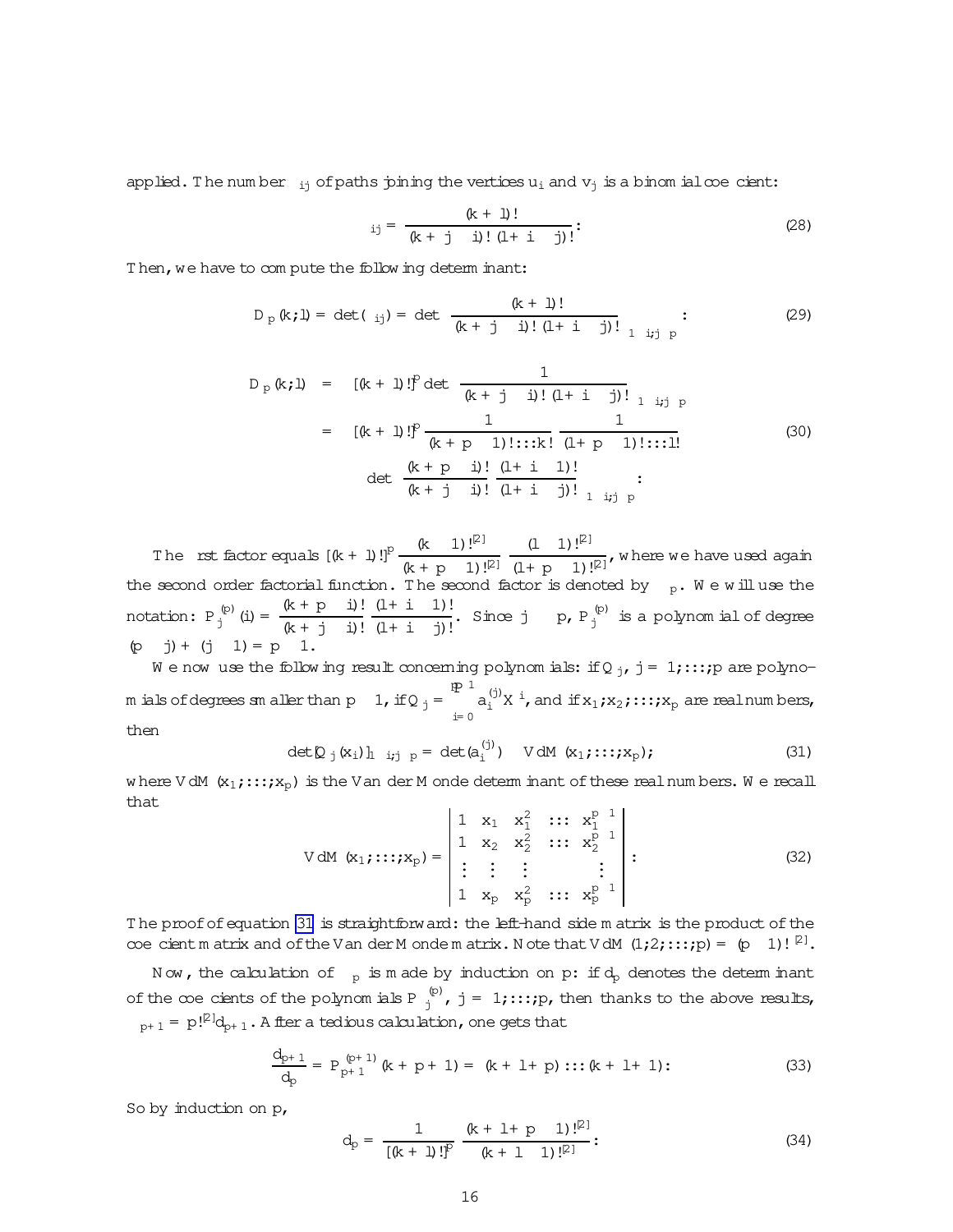<span id="page-16-0"></span>Finally, we get

$$
D_p(k; l) = \frac{(k + l + p \ 1) !^{[2]} (k \ 1) !^{[2]} (l \ 1) !^{[2]} (p \ 1) !^{[2]}}{(k + p \ 1) !^{[2]} (l + p \ 1) !^{[2]} (k + l \ 1) !^{[2]}};
$$
\n(35)

w hich is precisely  $M$  ac  $M$  ahon's enum erative form ula  $[17]$ , rew ritten in term s of generalized factorials.

## A .3 Flat Fixed B oundaries

This m ethod can also be applied to the tilings studied in section  $3.2$  (gure [4\)](#page-12-0). However, in this case, we will not be able to get an explicit enum erative form ula and som e num erical calculations w ill be necessary to have access to the in nite size entropy.

W ith these boundary conditions, the worm and path representations of gure  $5$  m ust be m odied, as illustrated in gure 6.



Figure 6: The worm representation of a at-boundary tiling (left) and its counterpart in the avoiding path representation (right), in the case w hen the num ber of lines n is equal to  $5$ .

The two m ain dierences are the following: rst, the vertices  $u_i$  and  $v_i$  are not as simply distributed as in gure [5.](#page-14-0) Second, som e of the n paths are constrained by the presence of two vertical bounds (thick dashed lines). Therefore, the num ber  $_{ij}$  of paths starting from  $u_i$  and going to  $u_j$  m ight be dierent from a simple binom ialcoe cient. This num ber can be calculated thanks to the usual  $\langle m \rangle$  irror" or  $\langle m \rangle$  age m ethod" (see [\[29\]](#page-18-0), for instance). In the diagonal case, with the indexation of gure 6 and when  $n$  is odd,

ij = pij pij+ 3(i j) 2 ! pij pij+ 3(i+ j) 2 2 ! pij pij+ 6n 3(i+ j)+ 4 2 ! ; (36)

w here

$$
p_{ij} = 2n \frac{n+1}{2} j \frac{n+1}{2} i \tag{37}
$$

is the length of any path going from  $u_i$  to  $v_i$ .

T hem ethod isnow strictly sim ilarto thepreviousone.H owever,thecom plete calculation of the determ inant det( $_{ij}$ ) seem s out of reach. That is why we have chosen to compute it num erically for large system s. The so-obtained values are displayed in table [1](#page-17-0). In this table, n stilldenotes the num ber ofworm s.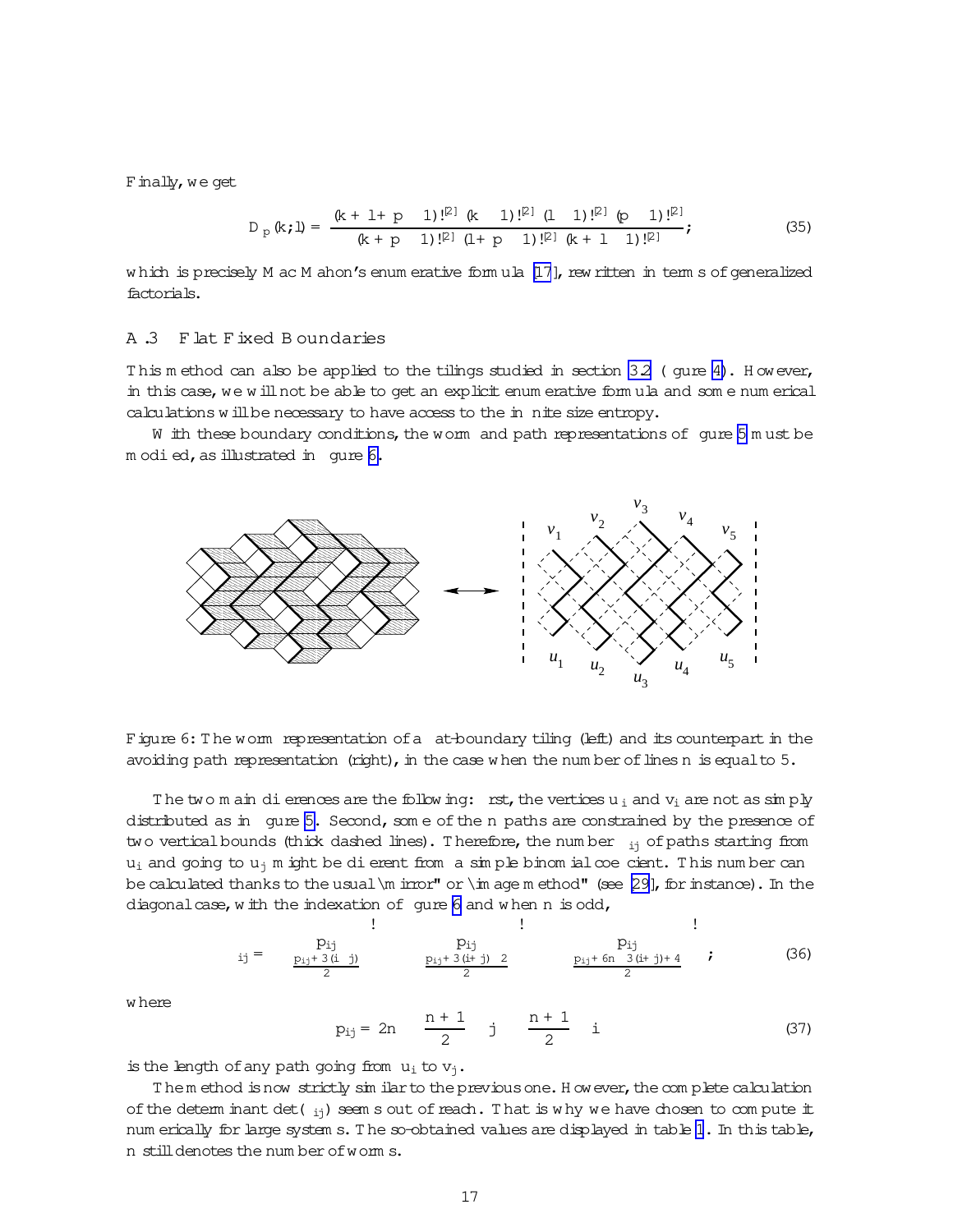<span id="page-17-0"></span>Table 1: Entropy per tile of n-worm tilings with at boundaries. These boundaries do not im pose any global phason strain.

| Numberofworms | Entropy per tile |
|---------------|------------------|
| $n = 21$      | $S = 0:311881$   |
| $n = 31$      | $S = 0:315379$   |
| $n = 61$      | $S = 0:319098$   |
| $n = 81$      | $S = 0:320065$   |
| $n = 101$     | $S = 0:320653$   |
| $n = 151$     | $S = 0:321446$   |

The last four data can be tted with the following law:

$$
S(n) = S_0 \quad \frac{A}{n} + \frac{B}{n^2}:
$$
 (38)

Then we get  $S_0 = 0.32306(4)$ , which is the in nite size entropy (and A ' 0.246, B ' 0.245).

## R eferences

- [1] D. Shechtman, I. Blech, D. Gratias, J.W. Cahn, Metallic Phase with Long-Range Orientational O rder and N o Translational Symm etry, Phys. Rev. Lett. 53, 1951 (1984).
- [2] R. Penrose, The Role of A esthetics in Pure and Applied M athem atical Research, Bull. Inst. M ath. Appl. 10, 226 (1974).
- $\beta$ ] V. E lser, C om m ent on  $\Q$  uasicrystals: a N ew C lass of O rdered Structures", P hys. Rev. Lett. 54, 1730 (1985).
- [4] C L. Henley, R andom Tiling M odels, in Q uasicrystals, the State of the Art, Ed. D P. D i V incenzo, P J. Steinhart (W orld Scienti c, 1991), 429.
- [5] M. Widom, D.P. Deng, C.L. Henley, Transfer-Matrix Analysis of a Two-Dimensional Quasicrystal, Phys. Rev. Lett. 63, 310 (1989).
- [6] K J. Strandburg, L H. Tang, M V. Jaric, Phason E lasticity in Entropic Quasicrystals, Phys. Rev. Lett. 63, 314 (1989).
- [7] V. Elser, Solution of the D in er P roblem on an H exagonal Lattice with Boundary, J. Phys. A: Math. Gen. 17, 1509 (1984).
- [8] R. Mosseri, F. Bailly, C. Sire, Con gurational Entropy in Random Tiling Models, J. Non-Cryst. Solids, 153& 154, 201 (1993).
- [9] R.M osseri, F.Bailly, Con gurational Entropy in Octagonal Tiling Models, Int. J.Mod. Phys. B, Vol 7, 6& 7, 1427 (1993).
- [10] N.Destainville, R.Mosseri, F.Bailly, Con gurational Entropy of Codimension-One T ilings and D irected M embranes, J. Stat. Phys. 87, N os 3/4, 697 (1997).